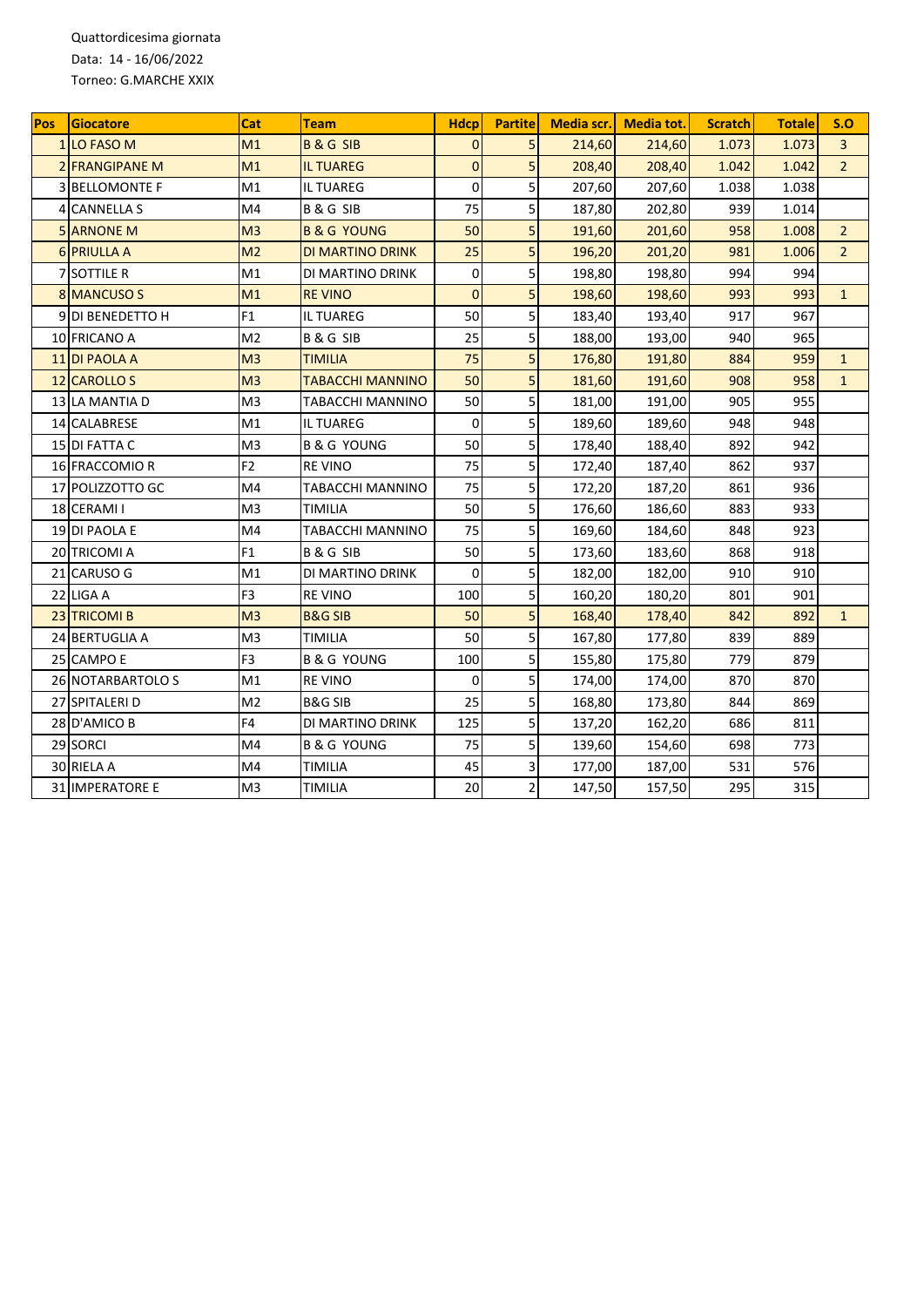Tredicesima giornata Data: 07 - 09/06/2022 Torneo: G.MARCHE XXIX

| Pos | Giocatore              | Cat            | Team                    | <b>Hdcp</b>    | <b>Partitel</b> | Media scr. | <b>Media tot.</b> | <b>Scratch</b> | <b>Totale</b> | S.O            |
|-----|------------------------|----------------|-------------------------|----------------|-----------------|------------|-------------------|----------------|---------------|----------------|
|     | 1 MANCUSO S            | M1             | <b>REVINO</b>           | $\Omega$       | 5               | 217,80     | 217,80            | 1.089          | 1.089         | $\overline{3}$ |
|     | 2 CERAMI I             | M <sub>3</sub> | <b>TIMILIA</b>          | 50             | 5               | 206,60     | 216,60            | 1.033          | 1.083         | $\overline{2}$ |
|     | 3 LO FASO M            | M1             | <b>B&amp;G BIG</b>      | $\mathbf 0$    | 5               | 214,40     | 214,40            | 1.072          | 1.072         | $\overline{2}$ |
|     | 4 VACCARO F            | M1             | B&G BIG                 | 0              | 5               | 214,20     | 214,20            | 1.071          | 1.071         |                |
|     | 5 POLIZZOTTO S         | M1             | <b>B&amp;G BIG</b>      | $\overline{0}$ | 5               | 213,60     | 213,60            | 1.068          | 1.068         |                |
|     | <b>6DI PAOLA E</b>     | M <sub>4</sub> | <b>TABACCHERIA MANN</b> | 75             | 5               | 192,20     | 207,20            | 961            | 1.036         | $\overline{2}$ |
|     | 7 CAROLLO S            | M3             | TABACCHERIA MANN        | 50             | 5               | 192,20     | 202,20            | 961            | 1.011         |                |
| 8   | <b>CORSALE A</b>       | M <sub>2</sub> | <b>IL TUAREG</b>        | 25             | 5               | 196,40     | 201,40            | 982            | 1.007         | $\mathbf{1}$   |
|     | 9 PRIULLA A            | M <sub>2</sub> | <b>DI MARTINO DRINK</b> | 25             | 5               | 194,80     | 199,80            | 974            | 999           | $\mathbf{1}$   |
|     | <b>10 IMPERATORE E</b> | M <sub>3</sub> | TIMILIA                 | 50             | 5               | 189,60     | 199,60            | 948            | 998           |                |
|     | 11 BERTUGLIA A         | M <sub>3</sub> | TIMILIA                 | 50             | 5               | 187,80     | 197,80            | 939            | 989           |                |
|     | 12 DI MARTINO G        | F <sub>1</sub> | DI MARTINO DRINK        | 50             | 5               | 182,20     | 192,20            | 911            | 961           |                |
|     | <b>13 FRICANO A</b>    | M <sub>2</sub> | <b>B&amp;G SIB</b>      | 25             | 5               | 186,00     | 191,00            | 930            | 955           | $\mathbf{1}$   |
|     | 14 CARUSO G            | M1             | DI MARTINO DRINK        | $\Omega$       | 5               | 189,00     | 189,00            | 945            | 945           |                |
|     | 15 SPITALERI D         | M <sub>2</sub> | <b>B&amp;G SIB</b>      | 25             | 5               | 183,40     | 188,40            | 917            | 942           |                |
|     | 16 CALABRESE           | M1             | IL TUAREG               | $\mathbf 0$    | 5               | 187,40     | 187,40            | 937            | 937           |                |
|     | 17 LA MANTIA D         | M <sub>3</sub> | TABACCHERIA MANN        | 50             | 5               | 175,80     | 185,80            | 879            | 929           |                |
|     | <b>18 LO VOI G</b>     | M4             | TABACCHERIA MANN        | 75             | 5               | 170,80     | 185,80            | 854            | 929           |                |
|     | 19 DI PAOLA A          | M3             | TIMILIA                 | 75             | 5               | 170,60     | 185,60            | 853            | 928           |                |
|     | 20 CAPOTUMMINO P       | M <sub>2</sub> | DI MARTINO DRINK        | 25             | 5               | 176,80     | 181,80            | 884            | 909           |                |
|     | 21 DI FATTA C          | M <sub>3</sub> | <b>B&amp;G YOUNG</b>    | 50             | 5               | 171,20     | 181,20            | 856            | 906           | $\mathbf{1}$   |
|     | 22 PRESTIFILIPPO A     | M <sub>3</sub> | IL TUAREG               | 50             | 5               | 170,00     | 180,00            | 850            | 900           |                |
|     | 23 FRANGIPANE M        | M1             | IL TUAREG               | 0              | 5               | 179,80     | 179,80            | 899            | 899           |                |
|     | 24 INOTARBARTOLO S     | M1             | <b>RE VINO</b>          | $\mathbf{0}$   | 5               | 178,80     | 178,80            | 894            | 894           |                |
|     | 25 DI GIOVANNI D       | M <sub>2</sub> | <b>B&amp;G YOUNG</b>    | 25             | 5               | 173,40     | 178,40            | 867            | 892           |                |
|     | 26 FRACCOMIO R         | F <sub>2</sub> | <b>RE VINO</b>          | 75             | 5               | 159,40     | 174,40            | 797            | 872           |                |
|     | 27 LA ROSA G           | M1             | <b>B&amp;G SIB</b>      | $\mathbf 0$    | 5               | 174,20     | 174,20            | 871            | 871           |                |
|     | 28 TRICOMI A           | F1             | B&G SIB                 | 50             | 5               | 161,20     | 171,20            | 806            | 856           |                |
|     | 29 PALMERIV            | M <sub>2</sub> | <b>B&amp;G BIG</b>      | 25             | 5               | 163,00     | 168,00            | 815            | 840           |                |
|     | 30 LIGA A              | F <sub>3</sub> | <b>RE VINO</b>          | 100            | 5               | 146,60     | 166,60            | 733            | 833           |                |
|     | 31 SORCI               | M4             | B&G YOUNG               | 75             | 5               | 147,40     | 162,40            | 737            | 812           |                |
|     | 32 CAPPELLO E          | M3             | B&G YOUNG               | 50             | 5               | 137,20     | 147,20            | 686            | 736           |                |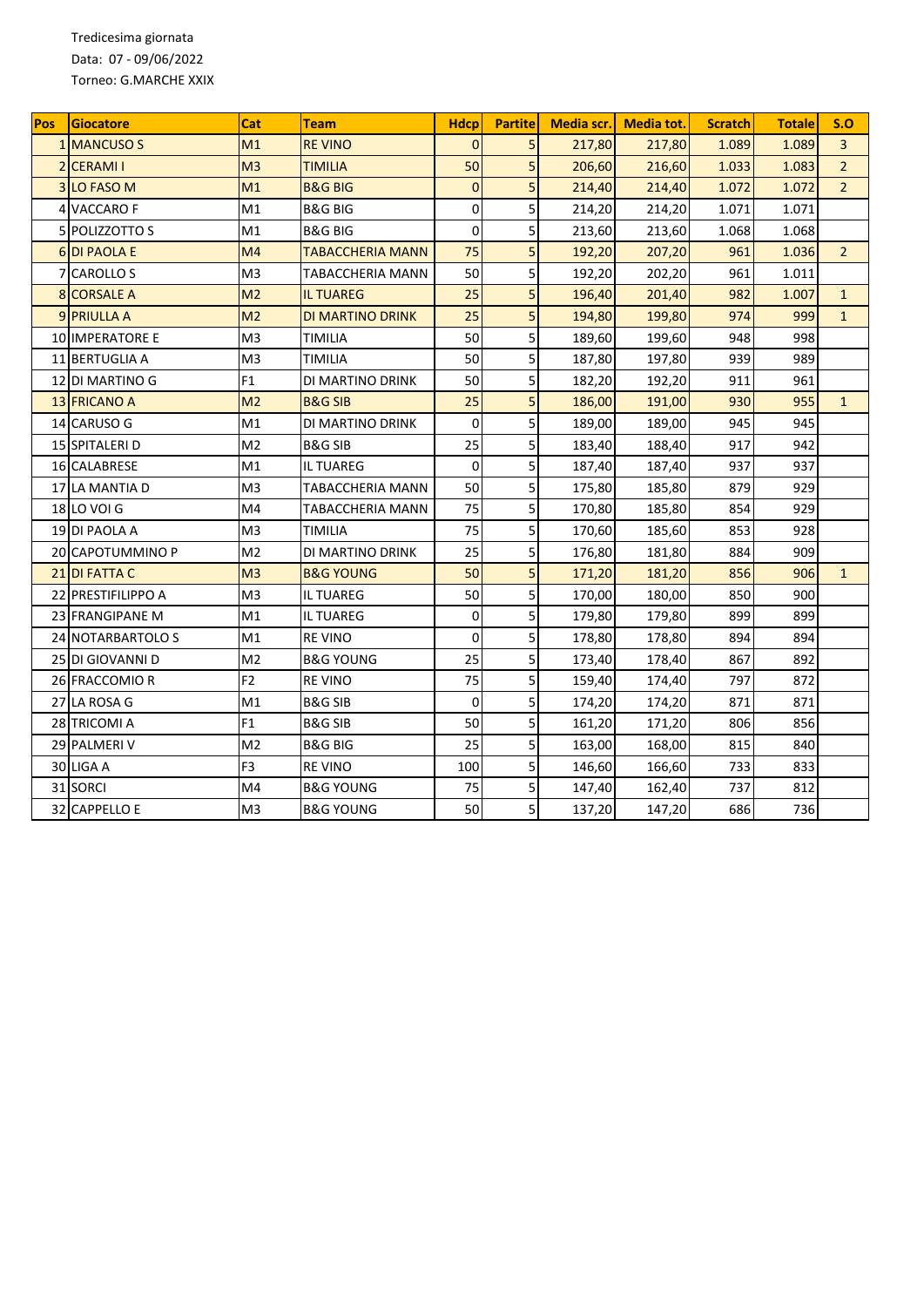Dodicesima giornata Data: 24 - 26/05/2022 Torneo: G.MARCHE XXIX

| <b>Pos</b> | Giocatore              | Cat            | Team                    | <b>Hdcp</b>    | <b>Partite</b> | Media scr. | <b>Media tot.</b> | <b>Scratch</b> | <b>Totale</b> | S.O            |
|------------|------------------------|----------------|-------------------------|----------------|----------------|------------|-------------------|----------------|---------------|----------------|
|            | 1 D'ASTOLFI            | M1             | <b>B&amp;G BIG</b>      | $\overline{0}$ | 5              | 226,60     | 226,60            | 1.133          | 1.133         | $\overline{3}$ |
|            | <b>2DI MARTINO G</b>   | F1             | <b>DI MARTINO DRINK</b> | 50             | 5              | 210,00     | 220,00            | 1.050          | 1.100         | $\overline{2}$ |
|            | <b>3 SOTTILE R</b>     | M1             | DI MARTINO DRINK        | $\Omega$       | 5              | 209,80     | 209,80            | 1.049          | 1.049         |                |
|            | 4 CARUSO G             | M1             | DI MARTINO DRINK        | 0              | 5              | 205,60     | 205,60            | 1.028          | 1.028         |                |
|            | 5 CAROLLO S            | M <sub>3</sub> | <b>TABACCHERIA MANN</b> | 50             | 5              | 192,00     | 202,00            | 960            | 1.010         | $\overline{2}$ |
|            | 6 POLIZZOTTO S         | M1             | <b>B&amp;G BIG</b>      | $\mathbf 0$    | 5              | 199,80     | 199,80            | 999            | 999           |                |
|            | <b>7 CALABRESE</b>     | M <sub>1</sub> | <b>IL TUAREG</b>        | $\overline{0}$ | 5              | 196,80     | 196,80            | 984            | 984           | $\overline{2}$ |
|            | <b>8 FRANGIPANE M</b>  | M1             | <b>IL TUAREG</b>        | $\mathbf 0$    | 5              | 196,20     | 196,20            | 981            | 981           |                |
|            | 9 PRESTIFILIPPO A      | M3             | <b>IL TUAREG</b>        | 50             | 5              | 186,00     | 196,00            | 930            | 980           |                |
|            | <b>10 ARNONE M</b>     | M <sub>3</sub> | <b>B&amp;G YOUNG</b>    | 50             | 5              | 183,00     | 193,00            | 915            | 965           | $\mathbf{1}$   |
|            | 11 DI BENEDETTO H      | F <sub>1</sub> | <b>IL TUAREG</b>        | 50             | 5              | 180,80     | 190,80            | 904            | 954           |                |
|            | 12 BERTUGLIA A         | M <sub>3</sub> | <b>TIMILIA</b>          | 50             | 5              | 180,60     | 190,60            | 903            | 953           | $\mathbf{1}$   |
|            | 13 FRICANO A           | M <sub>2</sub> | <b>B&amp;G SIB</b>      | 25             | 5              | 185,00     | 190,00            | 925            | 950           | $\mathbf{1}$   |
|            | <b>14 IMPERATORE E</b> | M3             | TIMILIA                 | 50             | 5              | 177,40     | 187,40            | 887            | 937           |                |
|            | 15 CERAMI I            | M <sub>3</sub> | TIMILIA                 | 50             | 5              | 176,20     | 186,20            | 881            | 931           |                |
|            | 16 DI FATTA C          | M3             | <b>B&amp;G YOUNG</b>    | 50             | 5              | 175,60     | 185,60            | 878            | 928           |                |
|            | 17 LIGA A              | F <sub>3</sub> | <b>REVINO</b>           | 100            | 5              | 164,60     | 184,60            | 823            | 923           | $\mathbf{1}$   |
|            | <b>18 PRIULLA A</b>    | M <sub>2</sub> | DI MARTINO DRINK        | 25             | 5              | 178,60     | 183,60            | 893            | 918           |                |
|            | 19 DI GIOVANNI D       | M <sub>2</sub> | <b>B&amp;G YOUNG</b>    | 25             | 5              | 178,00     | 183,00            | 890            | 915           |                |
|            | 20 LA ROSA G           | M1             | B&G SIB                 | $\Omega$       | 5              | 182,40     | 182,40            | 912            | 912           |                |
|            | 21 DI PAOLA E          | M4             | TABACCHERIA MANN        | 75             | 5              | 165,40     | 180,40            | 827            | 902           |                |
|            | 22 CANNELLA S          | M4             | <b>B&amp;G BIG</b>      | 75             | 5              | 164,00     | 179,00            | 820            | 895           |                |
|            | 23 POLIZZOTTO GC       | M4             | <b>TABACCHERIA MANN</b> | 75             | 5              | 161,00     | 176,00            | 805            | 880           |                |
|            | 24 LA MANTIA D         | M <sub>3</sub> | <b>TABACCHERIA MANN</b> | 50             | 5              | 165,80     | 175,80            | 829            | 879           |                |
|            | 25 MANCUSO S           | M1             | <b>REVINO</b>           | $\mathbf 0$    | 5              | 175,20     | 175,20            | 876            | 876           |                |
|            | 26 CAMPO E             | F3             | B&G YOUNG               | 100            | 5              | 154,80     | 174,80            | 774            | 874           |                |
|            | 27 SPITALERI D         | M2             | <b>B&amp;G SIB</b>      | 25             | 5              | 168,40     | 173,40            | 842            | 867           |                |
|            | 28 TRICOMI B           | M <sub>3</sub> | <b>B&amp;G SIB</b>      | 50             | 5              | 162,40     | 172,40            | 812            | 862           |                |
|            | 29 NOTARBARTOLO S      | M1             | <b>REVINO</b>           | $\Omega$       | 5              | 172,00     | 172,00            | 860            | 860           |                |
|            | 30 COSTA D             | M3             | <b>B&amp;G BIG</b>      | 50             | 5              | 161,40     | 171,40            | 807            | 857           |                |
|            | 31 CANE M              | M3             | TIMILIA                 | 50             | 5              | 159,20     | 169,20            | 796            | 846           |                |
|            | 32 FRACCOMIO R         | F <sub>2</sub> | <b>REVINO</b>           | 45             | 3              | 163,00     | 178,00            | 489            | 534           |                |
|            | 33 FRACCOMIO M         | M <sub>3</sub> | <b>REVINO</b>           | 20             | $\overline{2}$ | 134,00     | 144,00            | 268            | 288           |                |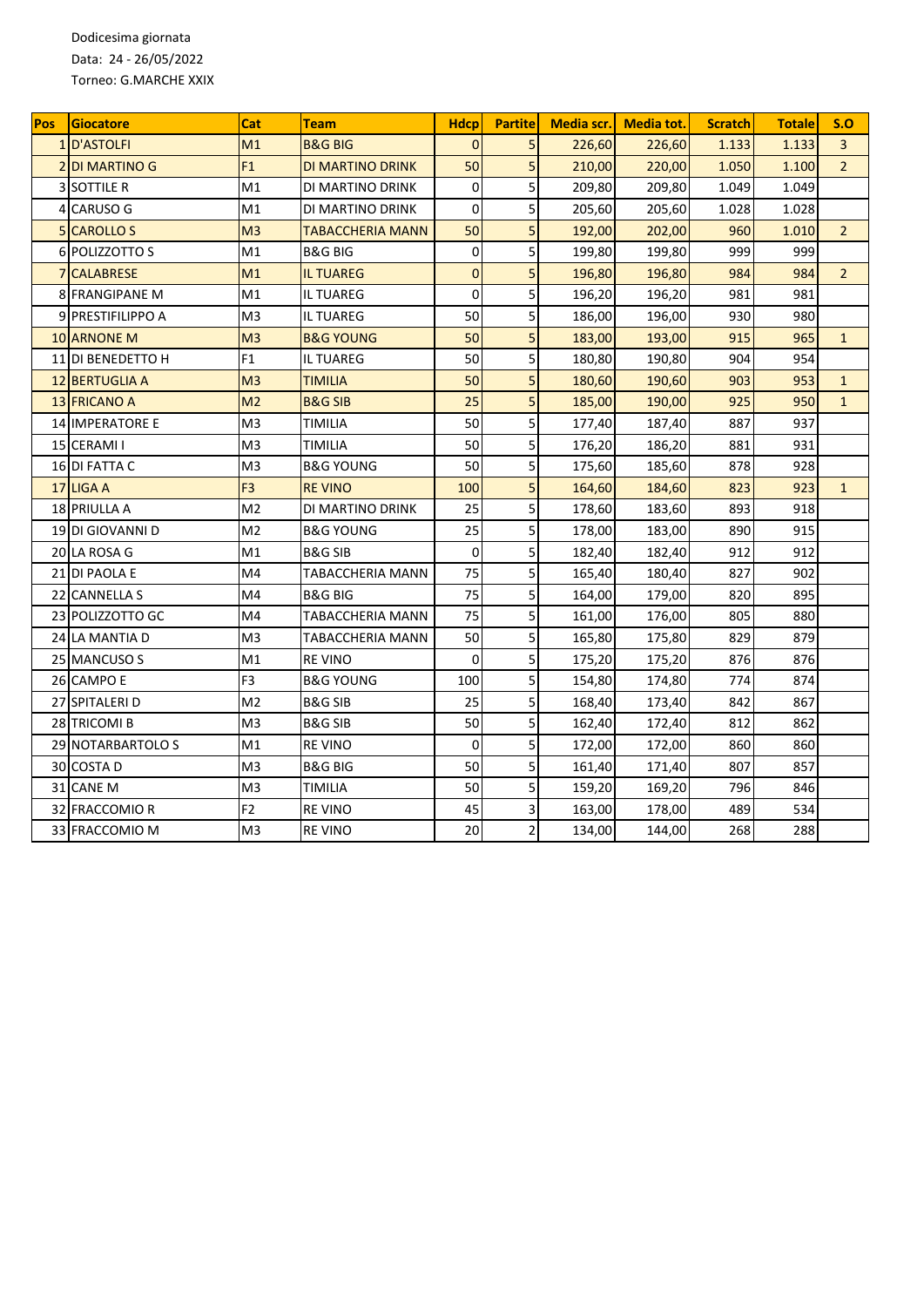Undicesima giornata Data: 17 - 19/05/2022 Torneo: G.MARCHE XXIX

| Pos | Giocatore                 | Cat            | Team                    | <b>Hdcp</b>    | <b>Partite</b> | Media scr. | <b>Media tot.</b> | <b>Scratch</b> | <b>Totale</b> | S.O            |
|-----|---------------------------|----------------|-------------------------|----------------|----------------|------------|-------------------|----------------|---------------|----------------|
|     | <b>1 SOTTILE R</b>        | M1             | DI MARTINO DRINK        | $\Omega$       | 5              | 218,00     | 218,00            | 1.090          | 1.090         | $\overline{3}$ |
|     | <b>2 POLIZZOTTO S</b>     | M1             | <b>B&amp;G BIG</b>      | $\overline{0}$ | 5              | 215,80     | 215,80            | 1.079          | 1.079         | $\overline{2}$ |
| 3   | <b>VACCAROF</b>           | M1             | B&G BIG                 | $\mathbf 0$    | 5              | 200,20     | 200,20            | 1.001          | 1.001         |                |
|     | 4 CARUSO G                | M1             | DI MARTINO DRINK        | $\mathbf 0$    | 5              | 198,40     | 198,40            | 992            | 992           |                |
|     | 5 DI BENEDETTO H          | F1             | <b>IL TUAREG</b>        | 50             | 5              | 187,80     | 197,80            | 939            | 989           | $\overline{2}$ |
|     | 6 PRIULLA A               | M <sub>2</sub> | DI MARTINO DRINK        | 25             | 5              | 192,80     | 197,80            | 964            | 989           |                |
|     | 7 D'ASTOLFI               | M1             | <b>B&amp;G BIG</b>      | $\mathbf 0$    | 5              | 197,80     | 197,80            | 989            | 989           |                |
|     | 8 CANE M                  | M <sub>3</sub> | TIMILIA                 | 50             | 5              | 187,80     | 197,80            | 939            | 989           | $\overline{2}$ |
|     | 9 PRESTIFILIPPO A         | M <sub>3</sub> | <b>IL TUAREG</b>        | 50             | 5              | 181,60     | 191,60            | 908            | 958           |                |
|     | 10 DI PAOLA A             | M <sub>3</sub> | <b>TIMILIA</b>          | 75             | 5              | 175,80     | 190,80            | 879            | 954           |                |
|     | 11 LIGA A                 | F <sub>3</sub> | <b>REVINO</b>           | 100            | 5              | 170,40     | 190,40            | 852            | 952           | $\mathbf{1}$   |
|     | 12 CAPOTUMMINO P          | M <sub>2</sub> | DI MARTINO DRINK        | 25             | 5              | 185,00     | 190,00            | 925            | 950           |                |
|     | 13 DI PAOLA E             | M <sub>4</sub> | <b>TABACCHERIA MANN</b> | 75             | 5              | 173,80     | 188,80            | 869            | 944           | $\mathbf{1}$   |
|     | 14 CERAMI I               | M <sub>3</sub> | <b>TIMILIA</b>          | 50             | 5              | 176,40     | 186,40            | 882            | 932           |                |
|     | 15 DI GIOVANNI D          | M <sub>2</sub> | <b>B&amp;G YOUNG</b>    | 25             | 5              | 179,40     | 184,40            | 897            | 922           | $\mathbf{1}$   |
|     | 16 LA ROSA G              | M1             | <b>B&amp;G SIB</b>      | $\overline{0}$ | 5              | 183,40     | 183,40            | 917            | 917           | $\mathbf{1}$   |
|     | 17 MANCUSO S              | M1             | <b>REVINO</b>           | $\mathbf 0$    | 5              | 181,80     | 181,80            | 909            | 909           |                |
|     | <b>18 TRICOMI B</b>       | M <sub>3</sub> | <b>B&amp;G SIB</b>      | 50             | 5              | 171,40     | 181,40            | 857            | 907           |                |
|     | <b>19 FRANGIPANE M</b>    | M1             | IL TUAREG               | $\mathbf 0$    | 5              | 179,40     | 179,40            | 897            | 897           |                |
|     | 20 FRICANO A              | M <sub>2</sub> | <b>B&amp;G SIB</b>      | 25             | 5              | 169,40     | 174,40            | 847            | 872           |                |
|     | 21 CANNELLA S             | M4             | <b>B&amp;G BIG</b>      | 75             | 5              | 159,40     | 174,40            | 797            | 872           |                |
|     | 22 DI FATTA C             | M <sub>3</sub> | <b>B&amp;G YOUNG</b>    | 50             | 5              | 164,40     | 174,40            | 822            | 872           |                |
|     | <b>23 LO VOI G</b>        | M4             | TABACCHERIA MANN        | 75             | 5              | 158,80     | 173,80            | 794            | 869           |                |
|     | 24 CAROLLO S              | M <sub>3</sub> | TABACCHERIA MANN        | 50             | 5              | 163,80     | 173,80            | 819            | 869           |                |
|     | 25 FRACCOMIO R            | F <sub>2</sub> | <b>REVINO</b>           | 75             | 5              | 157,40     | 172,40            | 787            | 862           |                |
|     | 26 ARNONE M               | M <sub>3</sub> | <b>B&amp;G YOUNG</b>    | 50             | 5              | 162,20     | 172,20            | 811            | 861           |                |
| 27  | <b>CORSALE A</b>          | M <sub>2</sub> | IL TUAREG               | 25             | 5              | 167,20     | 172,20            | 836            | 861           |                |
|     | 28 SPITALERI D            | M <sub>2</sub> | <b>B&amp;G SIB</b>      | 25             | 5              | 163,60     | 168,60            | 818            | 843           |                |
|     | 29 POLIZZOTTO GC          | M4             | TABACCHERIA MANN        | 75             | 5              | 150,60     | 165,60            | 753            | 828           |                |
|     | <b>30 INOTARBARTOLO S</b> | M1             | <b>RE VINO</b>          | $\Omega$       | 5              | 164,00     | 164,00            | 820            | 820           |                |
|     | 31 AMATO A                | M <sub>3</sub> | TIMILIA                 | 50             | 5              | 149,60     | 159,60            | 748            | 798           |                |
|     | 32 CAPPELLO E             | M3             | B&G YOUNG               | 50             | 5              | 143,40     | 153,40            | 717            | 767           |                |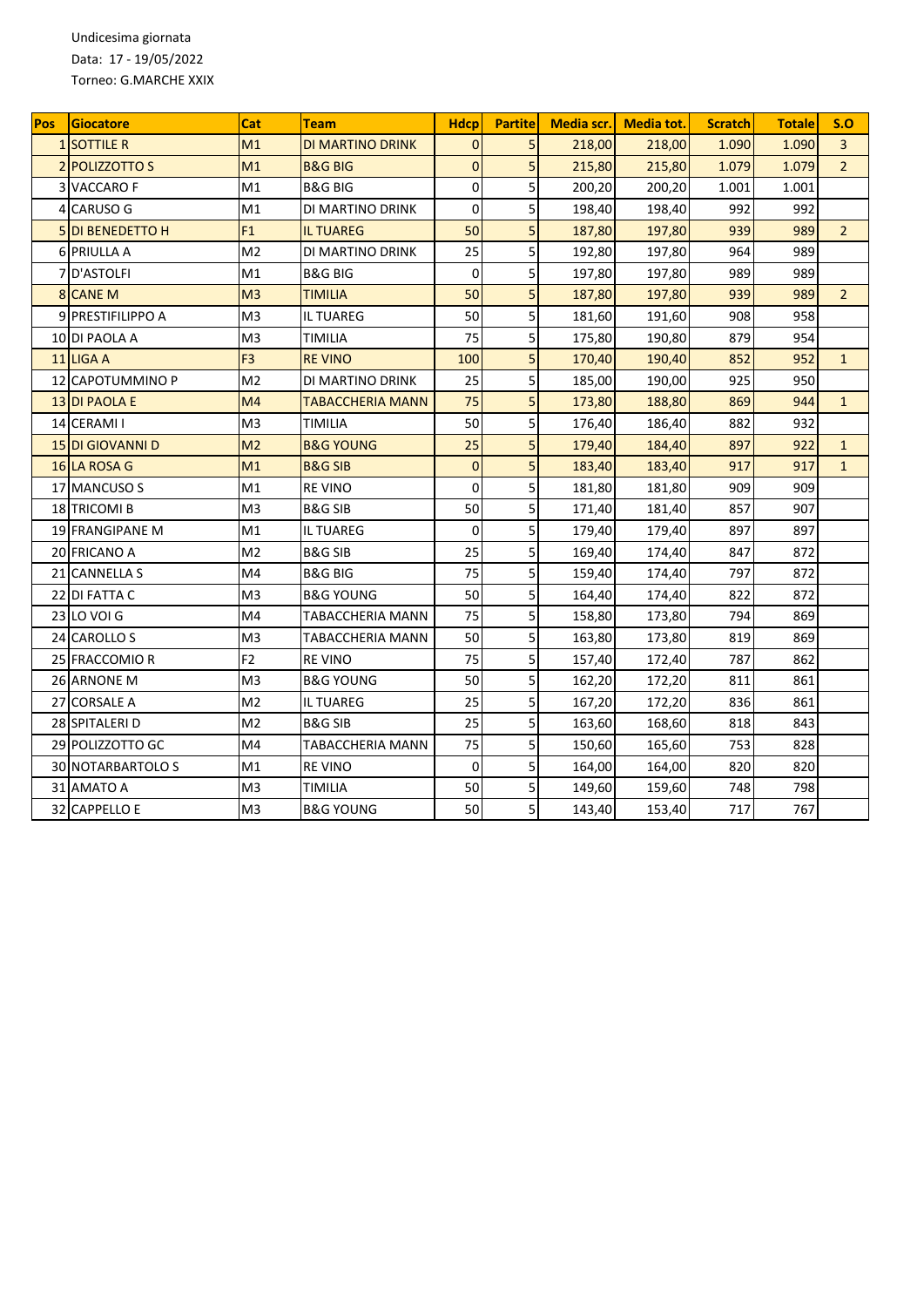Decima giornata Data: 09 - 10/05/2022 Torneo: G.MARCHE XXIX

| Pos | <b>Giocatore</b>          | Cat            | Team                    | <b>Hdcp</b>    | <b>Partitel</b> | Media scr. | Media tot. | <b>Scratch</b> | <b>Totale</b> | S.O            |
|-----|---------------------------|----------------|-------------------------|----------------|-----------------|------------|------------|----------------|---------------|----------------|
|     | 1 POLIZZOTTO S            | M1             | <b>B&amp;G BIG</b>      | $\Omega$       | 5               | 219,20     | 219,20     | 1.096          | 1.096         | 3              |
|     | <b>1 DI MARTINO G</b>     | F1             | DI MARTINO DRINK        | 50             | 5               | 204,60     | 214,60     | 1.023          | 1.073         | $\overline{2}$ |
|     | <b>2 SOTTILE R</b>        | M1             | DI MARTINO DRINK        | $\mathbf 0$    | 5               | 212,00     | 212,00     | 1.060          | 1.060         |                |
|     | <b>2DI GIOVANNI D</b>     | M <sub>2</sub> | <b>B&amp;G YOUNG</b>    | 25             | 5               | 198,80     | 203,80     | 994            | 1.019         | $\overline{2}$ |
|     | <b>3 IPRESTIFILIPPO A</b> | M <sub>3</sub> | <b>IL TUAREG</b>        | 50             | 5               | 192,20     | 202,20     | 961            | 1.011         | $\overline{2}$ |
|     | 4 CALABRESE               | M1             | <b>IL TUAREG</b>        | $\Omega$       | 5               | 198,20     | 198,20     | 991            | 991           |                |
|     | <b>3 CORSALE A</b>        | M <sub>2</sub> | IL TUAREG               | 25             | 5               | 191,20     | 196,20     | 956            | 981           |                |
| 4   | DI FATTA C                | M3             | <b>B&amp;G YOUNG</b>    | 50             | 5               | 183,80     | 193,80     | 919            | 969           |                |
|     | 5 MANCUSO S               | M1             | <b>RE VINO</b>          | $\overline{0}$ | 5               | 193,60     | 193,60     | 968            | 968           | $\mathbf{1}$   |
|     | 5 CARUSO G                | M1             | DI MARTINO DRINK        | 0              | 5               | 193,60     | 193,60     | 968            | 968           |                |
|     | <b>6 NOTARBARTOLO S</b>   | M1             | <b>REVINO</b>           | 0              | 5               | 190,60     | 190,60     | 953            | 953           |                |
|     | <b>6 DI PAOLA A</b>       | M <sub>3</sub> | <b>TIMILIA</b>          | 75             | 5               | 173,20     | 188,20     | 866            | 941           | $\mathbf{1}$   |
|     | <b>7 FRANGIPANE M</b>     | M1             | IL TUAREG               | $\mathbf{0}$   | 5               | 186,00     | 186,00     | 930            | 930           |                |
|     | <b>7ICAROLLO S</b>        | M <sub>3</sub> | <b>TABACCHERIA MANN</b> | 50             | 5               | 175,20     | 185,20     | 876            | 926           | $\mathbf{1}$   |
|     | <b>8 FRICANO A</b>        | M <sub>2</sub> | <b>B&amp;G SIB</b>      | 25             | 5               | 179,40     | 184,40     | 897            | 922           | $\mathbf{1}$   |
|     | 8 VACCARO F               | M1             | B&G BIG                 | $\mathbf 0$    | 5               | 184,20     | 184,20     | 921            | 921           |                |
|     | 9 SPITALERI D             | M <sub>2</sub> | <b>B&amp;G SIB</b>      | 25             | 5               | 179,20     | 184,20     | 896            | 921           |                |
|     | 10 FRACCOMIO R            | F <sub>2</sub> | <b>RE VINO</b>          | 75             | 5               | 168,40     | 183,40     | 842            | 917           |                |
|     | 9 CANE M                  | M3             | TIMILIA                 | 50             | 5               | 172,20     | 182,20     | 861            | 911           |                |
|     | 11 ARNONE M               | M <sub>3</sub> | <b>B&amp;G YOUNG</b>    | 50             | 5               | 170,60     | 180,60     | 853            | 903           |                |
|     | 10 POLIZZOTTO GC          | M4             | TABACCHERIA MANN        | 75             | 5               | 164,40     | 179,40     | 822            | 897           |                |
|     | 12 LA ROSA G              | M1             | <b>B&amp;G SIB</b>      | $\overline{0}$ | 5               | 178,20     | 178,20     | 891            | 891           |                |
|     | 13 LIGA A                 | F <sub>3</sub> | <b>RE VINO</b>          | 100            | 5               | 156,80     | 176,80     | 784            | 884           |                |
|     | 11 LA MANTIA D            | M <sub>3</sub> | TABACCHERIA MANN        | 50             | 5               | 166,60     | 176,60     | 833            | 883           |                |
|     | 12 LO FASO M              | M1             | <b>B&amp;G BIG</b>      | $\mathbf 0$    | 5               | 175,80     | 175,80     | 879            | 879           |                |
|     | 14 DI PAOLA E             | M4             | TABACCHERIA MANN        | 75             | 5               | 159,40     | 174,40     | 797            | 872           |                |
|     | 13 CAPPELLO E             | M3             | <b>B&amp;G YOUNG</b>    | 50             | 5               | 163,80     | 173,80     | 819            | 869           |                |
|     | 14 TRICOMI B              | M <sub>3</sub> | B&G SIB                 | 50             | 5               | 163,40     | 173,40     | 817            | 867           |                |
|     | 15 COSTA D                | M <sub>3</sub> | <b>B&amp;G BIG</b>      | 50             | 5               | 162,20     | 172,20     | 811            | 861           |                |
|     | <b>15 IMPERATORE E</b>    | M <sub>3</sub> | TIMILIA                 | 50             | 5               | 156,40     | 166,40     | 782            | 832           |                |
|     | 16 CERAMI I               | M <sub>3</sub> | TIMILIA                 | 50             | 5               | 154,00     | 164,00     | 770            | 820           |                |
|     | 16 D'AGOSTINO S           | M2             | DI MARTINO DRINK        | 25             | 5               | 153,80     | 158,80     | 769            | 794           |                |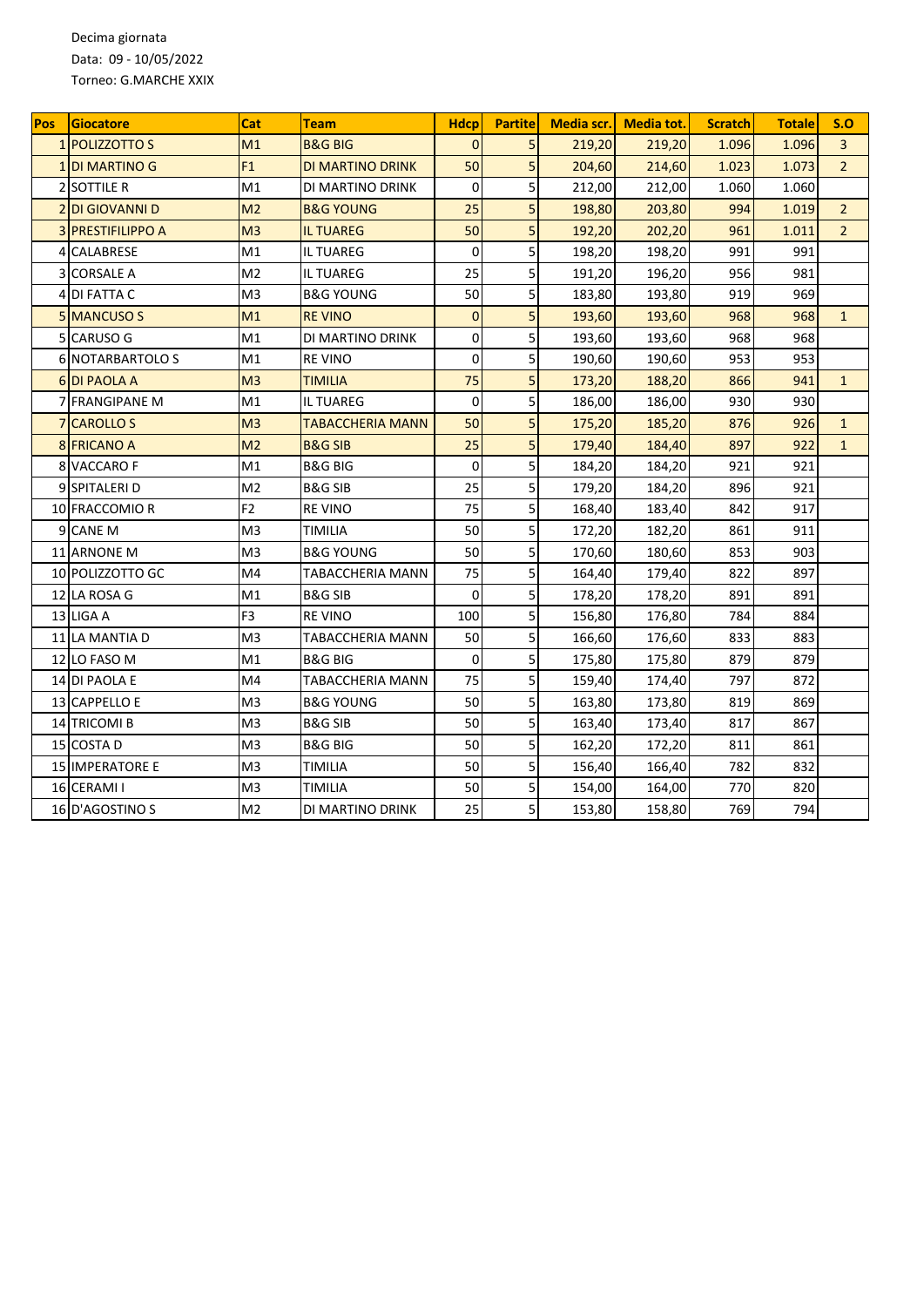Nona giornata Data: 03 - 05/05/2022 Torneo: G.MARCHE XXIX

| <b>Pos</b> | Giocatore                 | Cat            | Team                 | <b>Hdcp</b>    | <b>Partite</b> | Media scr. | <b>Media tot.</b> | <b>Scratch</b> | <b>Totale</b> | S.O            |
|------------|---------------------------|----------------|----------------------|----------------|----------------|------------|-------------------|----------------|---------------|----------------|
|            | 1 POLIZZOTTO S            | M1             | <b>B&amp;G BIG</b>   | $\Omega$       | 5              | 219,60     | 219,60            | 1.098          | 1.098         | $\overline{3}$ |
|            | <b>2DI MARTINO G</b>      | F1             | DI MARTINO DRINK     | 50             | 5              | 201,20     | 211,20            | 1.006          | 1.056         | $\overline{2}$ |
| 3          | D'ASTOLFI                 | M1             | B&G BIG              | $\mathbf 0$    | 5              | 210,60     | 210,60            | 1.053          | 1.053         |                |
| 4          | <b>CARUSO G</b>           | M1             | DI MARTINO DRINK     | 0              | 5              | 207,80     | 207,80            | 1.039          | 1.039         |                |
|            | <b>5 LA ROSA G</b>        | M1             | <b>B&amp;G SIB</b>   | $\overline{0}$ | 5              | 204,40     | 204,40            | 1.022          | 1.022         | $\overline{2}$ |
|            | <b>6DI GIOVANNI D</b>     | M <sub>2</sub> | <b>B&amp;G YOUNG</b> | 25             | 5              | 195,20     | 200,20            | 976            | 1.001         | $\overline{2}$ |
|            | 7 LO FASO M               | M1             | B&G BIG              | $\mathbf 0$    | 5              | 196,60     | 196,60            | 983            | 983           |                |
|            | <b>8DI PAOLA E</b>        | M4             | TABACCHERIA MANN     | 75             | 5              | 179,20     | 194,20            | 896            | 971           | $\mathbf{1}$   |
|            | 9DI BENEDETTO H           | F1             | <b>IL TUAREG</b>     | 50             | 5              | 181,80     | 191,80            | 909            | 959           | $\mathbf{1}$   |
|            | 10 CERAMI I               | M <sub>3</sub> | <b>TIMILIA</b>       | 50             | 5              | 181,60     | 191,60            | 908            | 958           | $\mathbf{1}$   |
|            | 11 LA MANTIA D            | M <sub>3</sub> | TABACCHERIA MANN     | 50             | 5              | 180,40     | 190,40            | 902            | 952           |                |
|            | 12 MANCUSO S              | M1             | <b>RE VINO</b>       | $\overline{0}$ | 5              | 189,00     | 189,00            | 945            | 945           | $\mathbf{1}$   |
|            | 13 DI PAOLA A             | M <sub>3</sub> | TIMILIA              | 75             | 5              | 172,00     | 187,00            | 860            | 935           |                |
|            | 14 PALMERI V              | M <sub>2</sub> | <b>B&amp;G BIG</b>   | 25             | 5              | 179,40     | 184,40            | 897            | 922           |                |
|            | 15 CAROLLO S              | M <sub>3</sub> | TABACCHERIA MANN     | 50             | 5              | 174,40     | 184,40            | 872            | 922           |                |
|            | 16 LIGA A                 | F <sub>3</sub> | <b>RE VINO</b>       | 100            | 5              | 163,00     | 183,00            | 815            | 915           |                |
|            | 17 ARNONE M               | M <sub>3</sub> | <b>B&amp;G YOUNG</b> | 50             | 5              | 172,80     | 182,80            | 864            | 914           |                |
|            | 18 PRIULLA A              | M <sub>2</sub> | DI MARTINO DRINK     | 25             | 5              | 177,00     | 182,00            | 885            | 910           |                |
|            | <b>19 PRESTIFILIPPO A</b> | M3             | <b>IL TUAREG</b>     | 50             | 5              | 171,20     | 181,20            | 856            | 906           |                |
|            | 20 NOTARBARTOLO S         | M1             | <b>RE VINO</b>       | $\mathbf 0$    | 5              | 180,80     | 180,80            | 904            | 904           |                |
|            | 21 POLIZZOTTO GC          | M4             | TABACCHERIA MANN     | 75             | 5              | 165,80     | 180,80            | 829            | 904           |                |
|            | 22 DI FATTA C             | M <sub>3</sub> | <b>B&amp;G YOUNG</b> | 50             | 5              | 169,40     | 179,40            | 847            | 897           |                |
|            | 23 CORSALE A              | M <sub>2</sub> | IL TUAREG            | 25             | 5              | 174,40     | 179,40            | 872            | 897           |                |
|            | 24 TRICOMI A              | F <sub>1</sub> | B&G SIB              | 50             | 5              | 169,00     | 179,00            | 845            | 895           |                |
|            | 25 FRACCOMIO R            | F <sub>2</sub> | <b>REVINO</b>        | 75             | 5              | 161,20     | 176,20            | 806            | 881           |                |
|            | 26 AMATO A                | M <sub>3</sub> | TIMILIA              | 50             | 5              | 165,80     | 175,80            | 829            | 879           |                |
|            | 27 CAPOTUMMINO P          | M <sub>2</sub> | DI MARTINO DRINK     | 25             | 5              | 167,00     | 172,00            | 835            | 860           |                |
|            | 28 RIELA A                | M4             | TIMILIA              | 50             | 5              | 161,00     | 171,00            | 805            | 855           |                |
|            | 29 TRICOMI B              | M3             | <b>B&amp;G SIB</b>   | 50             | 5              | 160,20     | 170,20            | 801            | 851           |                |
|            | <b>30 FRANGIPANE M</b>    | M1             | <b>IL TUAREG</b>     | $\mathbf 0$    | 5              | 169,60     | 169,60            | 848            | 848           |                |
|            | 31 FRICANO A              | M <sub>2</sub> | <b>B&amp;G SIB</b>   | 25             | 5              | 163,80     | 168,80            | 819            | 844           |                |
|            | 32 CAPPELLO E             | M3             | B&G YOUNG            | 50             | 5              | 151,00     | 161,00            | 755            | 805           |                |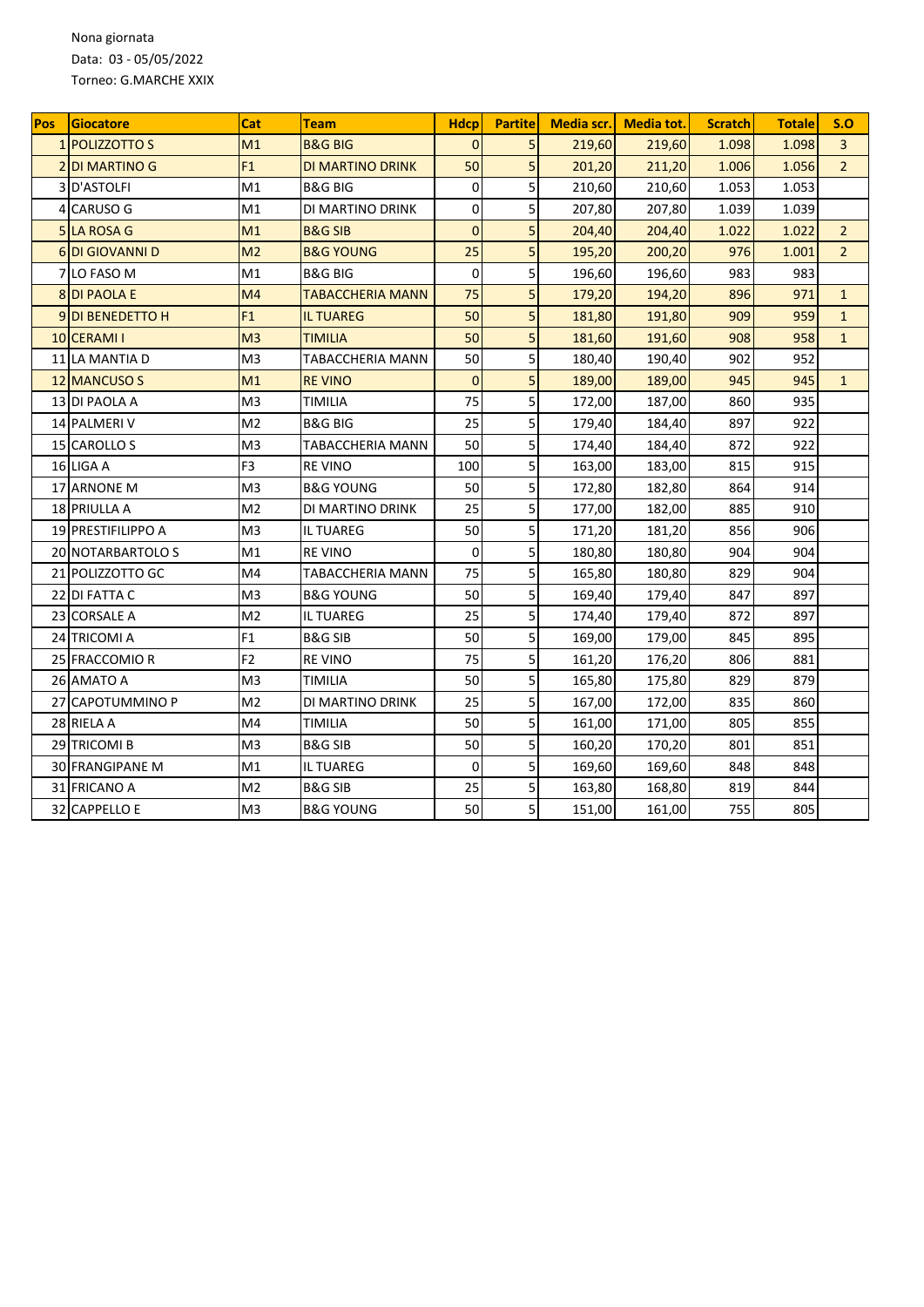Ottava giornata Data: 26 - 28/04/2022 Torneo: G.MARCHE XXIX

| <b>Pos</b> | Giocatore                | Cat            | Team                    | <b>Hdcp</b>    | <b>Partite</b> | Media scr. | <b>Media tot.</b> | <b>Scratch</b> | <b>Totale</b> | S.O            |
|------------|--------------------------|----------------|-------------------------|----------------|----------------|------------|-------------------|----------------|---------------|----------------|
|            | 1 POLIZZOTTO S           | M1             | <b>B&amp;GBIG</b>       | $\Omega$       | 5              | 220,20     | 220,20            | 1.101          | 1.101         | $\overline{3}$ |
|            | 2 PALMERI V              | M <sub>2</sub> | <b>B&amp;GBIG</b>       | 25             | 5              | 198,00     | 203,00            | 990            | 1.015         |                |
| 3          | LO FASO M                | M1             | <b>B &amp; G BIG</b>    | 0              | 5              | 202,40     | 202,40            | 1.012          | 1.012         |                |
|            | 4 MANCUSO S              | M1             | <b>RE VINO</b>          | $\overline{0}$ | 5              | 197,60     | 197,60            | 988            | 988           | $\overline{2}$ |
|            | 5 PRESTIFILIPPO A        | M <sub>3</sub> | <b>IL TUAREG</b>        | 50             | 5              | 187,60     | 197,60            | 938            | 988           | $\overline{2}$ |
|            | <b>6ICAPOTUMMINO P</b>   | M <sub>2</sub> | DI MARTINO DRINK        | 25             | 5              | 191,40     | 196,40            | 957            | 982           | $\overline{2}$ |
|            | <b>7 LANZAFAME S</b>     | M1             | <b>B&amp;GBIG</b>       | $\mathbf 0$    | 5              | 196,20     | 196,20            | 981            | 981           |                |
|            | 8 LA ROSA G              | M1             | <b>B&amp;GSIB</b>       | $\overline{0}$ | 5              | 195,20     | 195,20            | 976            | 976           | $\mathbf{1}$   |
|            | 9 POLIZZOTTO GC          | M <sub>4</sub> | <b>TABACCHI MANNINO</b> | 75             | 5              | 179,80     | 194,80            | 899            | 974           | $\mathbf{1}$   |
|            | 10 CAROLLO S             | M <sub>3</sub> | TABACCHI MANNINO        | 50             | 5              | 184,00     | 194,00            | 920            | 970           |                |
|            | 11 FRANGIPANE M          | M1             | IL TUAREG               | $\mathbf 0$    | 5              | 193,00     | 193,00            | 965            | 965           |                |
|            | <b>12 IMPERATORE E</b>   | M <sub>3</sub> | TIMILIA                 | 50             | 5              | 182,60     | 192,60            | 913            | 963           | $\mathbf{1}$   |
|            | 13 CANE M                | M <sub>3</sub> | TIMILIA                 | 50             | 5              | 182,40     | 192,40            | 912            | 962           |                |
|            | 14 LA MANTIA D           | M <sub>3</sub> | TABACCHI MANNINO        | 50             | 5              | 181,80     | 191,80            | 909            | 959           |                |
|            | <b>15 NOTARBARTOLO S</b> | M1             | <b>REVINO</b>           | $\Omega$       | 5              | 191,60     | 191,60            | 958            | 958           |                |
|            | 16 LIGA A                | F <sub>3</sub> | <b>RE VINO</b>          | 100            | 5              | 171,40     | 191,40            | 857            | 957           |                |
|            | 17 SOTTILE R             | M1             | DI MARTINO DRINK        | $\mathbf 0$    | 5              | 190,20     | 190,20            | 951            | 951           |                |
|            | 18 DI BENEDETTO H        | F <sub>1</sub> | IL TUAREG               | 50             | 5              | 179,80     | 189,80            | 899            | 949           |                |
|            | 19 BERTUGLIA A           | M <sub>3</sub> | TIMILIA                 | 50             | 5              | 177,60     | 187,60            | 888            | 938           |                |
|            | 20 D'AGOSTINO S          | M <sub>2</sub> | DI MARTINO DRINK        | 25             | 5              | 181,80     | 186,80            | 909            | 934           |                |
|            | 21 DI PAOLA E            | M4             | TABACCHI MANNINO        | 75             | 5              | 169,80     | 184,80            | 849            | 924           |                |
|            | 22 TRICOMI B             | M <sub>3</sub> | <b>B&amp;GSIB</b>       | 50             | 5              | 174,20     | 184,20            | 871            | 921           |                |
|            | 23 PRIULLA A             | M <sub>2</sub> | DI MARTINO DRINK        | 25             | 5              | 176,60     | 181,60            | 883            | 908           |                |
|            | 24 DI FATTA C            | M <sub>3</sub> | <b>B &amp; G YOUNG</b>  | 50             | 5              | 171,60     | 181,60            | 858            | 908           | $\mathbf{1}$   |
|            | 25 FRICANO A             | M <sub>2</sub> | <b>B&amp;GSIB</b>       | 25             | 5              | 176,00     | 181,00            | 880            | 905           |                |
|            | 26 CERAMI I              | M <sub>3</sub> | TIMILIA                 | 50             | 5              | 169,80     | 179,80            | 849            | 899           |                |
| 27         | <b>CORSALE A</b>         | M <sub>2</sub> | IL TUAREG               | 25             | 5              | 173,80     | 178,80            | 869            | 894           |                |
|            | 28 SPITALERI D           | M <sub>2</sub> | <b>B&amp;GSIB</b>       | 25             | 5              | 168,60     | 173,60            | 843            | 868           |                |
|            | 29 FRACCOMIO R           | F <sub>2</sub> | <b>RE VINO</b>          | 75             | 5              | 158,60     | 173,60            | 793            | 868           |                |
|            | 30 ARNONE M              | M <sub>3</sub> | <b>B &amp; G YOUNG</b>  | 50             | 5              | 160,80     | 170,80            | 804            | 854           |                |
|            | 31 CAPPELLO E            | M3             | <b>B &amp; G YOUNG</b>  | 50             | 5              | 154,00     | 164,00            | 770            | 820           |                |
|            | 32 CAMPO E               | F <sub>3</sub> | <b>B &amp; G YOUNG</b>  | 100            | 5              | 140,00     | 160,00            | 700            | 800           |                |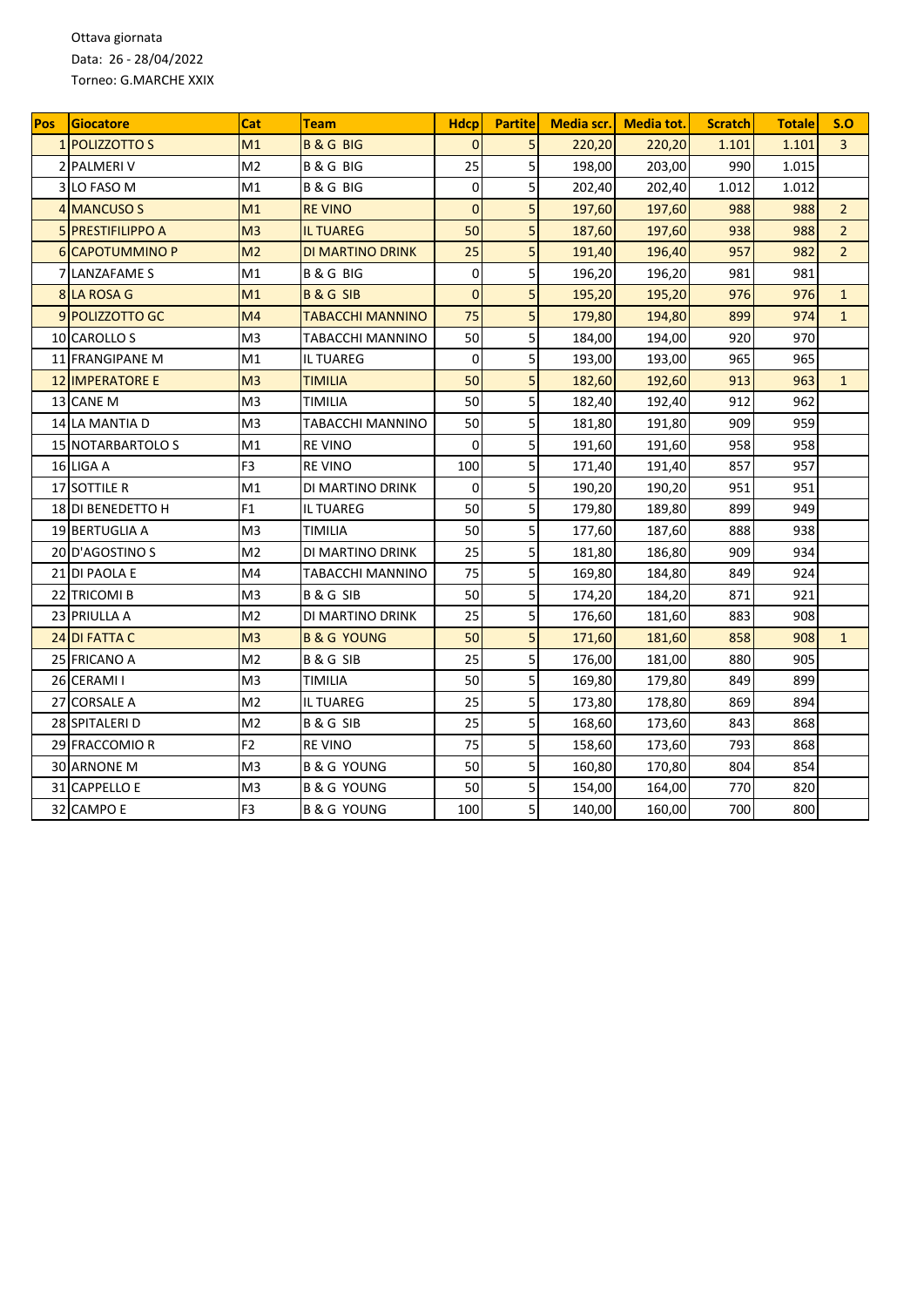Settima giornata Data: 12 - 14/04/2022 Torneo: G.MARCHE XXIX

| <b>Pos</b> | Giocatore               | Cat            | Team                   | <b>Hdcp</b>    | <b>Partite</b> | Media scr. | <b>Media tot.</b> | <b>Scratch</b> | <b>Totale</b> | S.O            |
|------------|-------------------------|----------------|------------------------|----------------|----------------|------------|-------------------|----------------|---------------|----------------|
|            | <b>1 VACCARO F</b>      | M1             | <b>B&amp;GBIG</b>      | $\Omega$       | 5              | 216,40     | 216,40            | 1.082          | 1.082         | $\overline{3}$ |
|            | <b>2IDI BENEDETTO H</b> | F1             | <b>IL TUAREG</b>       | 50             | 5              | 201,00     | 211,00            | 1.005          | 1.055         | $\overline{2}$ |
| 3          | <b>CARUSO G</b>         | M1             | DI MARTINO DRINK       | $\mathbf{0}$   | 5              | 210,00     | 210,00            | 1.050          | 1.050         | $\overline{2}$ |
| 4          | POLIZZOTTO S            | M1             | <b>B&amp;GBIG</b>      | $\mathbf 0$    | 5              | 208,60     | 208,60            | 1.043          | 1.043         |                |
|            | <b>5 DI MARTINO G</b>   | F <sub>1</sub> | DI MARTINO DRINK       | 50             | 5              | 195,40     | 205,40            | 977            | 1.027         |                |
|            | 6 LO FASO M             | M1             | <b>B&amp;GBIG</b>      | $\overline{0}$ | 5              | 204,80     | 204,80            | 1.024          | 1.024         |                |
|            | 7 SOTTILE R             | M1             | DI MARTINO DRINK       | $\mathbf 0$    | 5              | 203,00     | 203,00            | 1.015          | 1.015         |                |
|            | 8 DI PAOLA E            | M4             | TABACCHI MANNINO       | 75             | 5              | 179,40     | 194,40            | 897            | 972           | $\overline{2}$ |
|            | 9TRICOMI B              | M <sub>3</sub> | <b>B&amp;GSIB</b>      | 50             | 5              | 182,60     | 192,60            | 913            | 963           | $\mathbf{1}$   |
|            | 10 PALMERI V            | M <sub>2</sub> | <b>B&amp;GBIG</b>      | 25             | 5              | 186,20     | 191,20            | 931            | 956           |                |
|            | 11 SPITALERI D          | M <sub>2</sub> | <b>B&amp;GSIB</b>      | 25             | 5              | 184,60     | 189,60            | 923            | 948           |                |
|            | 12 CORSALE A            | M <sub>2</sub> | IL TUAREG              | 25             | 5              | 184,40     | 189,40            | 922            | 947           |                |
|            | 13 MANCUSO S            | M1             | <b>RE VINO</b>         | $\overline{0}$ | 5              | 189,00     | 189,00            | 945            | 945           | $\mathbf{1}$   |
|            | 14 CANE M               | M <sub>3</sub> | <b>TIMILIA</b>         | 50             | 5              | 178,60     | 188,60            | 893            | 943           | $\mathbf{1}$   |
|            | <b>15 LA MANTIA D</b>   | M <sub>3</sub> | TABACCHI MANNINO       | 50             | 5              | 176,40     | 186,40            | 882            | 932           |                |
|            | <b>16 CAROLLO S</b>     | M <sub>3</sub> | TABACCHI MANNINO       | 50             | 5              | 176,20     | 186,20            | 881            | 931           |                |
|            | 17 CAPOTUMMINO P        | M <sub>2</sub> | DI MARTINO DRINK       | 25             | 5              | 180,40     | 185,40            | 902            | 927           |                |
|            | <b>18 IMPERATORE E</b>  | M <sub>3</sub> | TIMILIA                | 50             | 5              | 175,00     | 185,00            | 875            | 925           |                |
|            | 19 FRICANO A            | M <sub>2</sub> | <b>B&amp;GSIB</b>      | 25             | 5              | 176,80     | 181,80            | 884            | 909           |                |
|            | 20 NOTARBARTOLO S       | M1             | <b>RE VINO</b>         | $\mathbf 0$    | 5              | 180,00     | 180,00            | 900            | 900           |                |
|            | 21 CALABRESE            | M1             | IL TUAREG              | $\mathbf 0$    | 5              | 179,40     | 179,40            | 897            | 897           |                |
|            | 22 BERTUGLIA A          | M <sub>3</sub> | TIMILIA                | 50             | 5              | 169,20     | 179,20            | 846            | 896           |                |
|            | 23 LO VOI G             | M4             | TABACCHI MANNINO       | 75             | 5              | 163,20     | 178,20            | 816            | 891           |                |
|            | 24 FRACCOMIO R          | F <sub>2</sub> | <b>RE VINO</b>         | 75             | 5              | 161,40     | 176,40            | 807            | 882           |                |
|            | 25 DI PAOLA A           | M <sub>3</sub> | TIMILIA                | 50             | 5              | 166,20     | 176,20            | 831            | 881           |                |
|            | 26 LIGA A               | F <sub>3</sub> | <b>RE VINO</b>         | 100            | 5              | 154,80     | 174,80            | 774            | 874           |                |
|            | 27 LA ROSA G            | M1             | <b>B&amp;GSIB</b>      | 0              | 5              | 174,00     | 174,00            | 870            | 870           |                |
|            | 28 FRANGIPANE M         | M1             | IL TUAREG              | $\mathbf 0$    | 5              | 173,40     | 173,40            | 867            | 867           |                |
|            | 29 ARNONE M             | M <sub>3</sub> | <b>B &amp; G YOUNG</b> | 50             | 5              | 163,00     | 173,00            | 815            | 865           | $\mathbf{1}$   |
|            | 30 DI FATTA C           | M <sub>3</sub> | <b>B &amp; G YOUNG</b> | 50             | 5              | 159,20     | 169,20            | 796            | 846           |                |
|            | 31 DI GIOVANNI D        | M <sub>2</sub> | B & G YOUNG            | 25             | 5              | 162,80     | 167,80            | 814            | 839           |                |
|            | 32 CAPPELLO E           | M3             | B & G YOUNG            | 50             | 5              | 147,20     | 157,20            | 736            | 786           |                |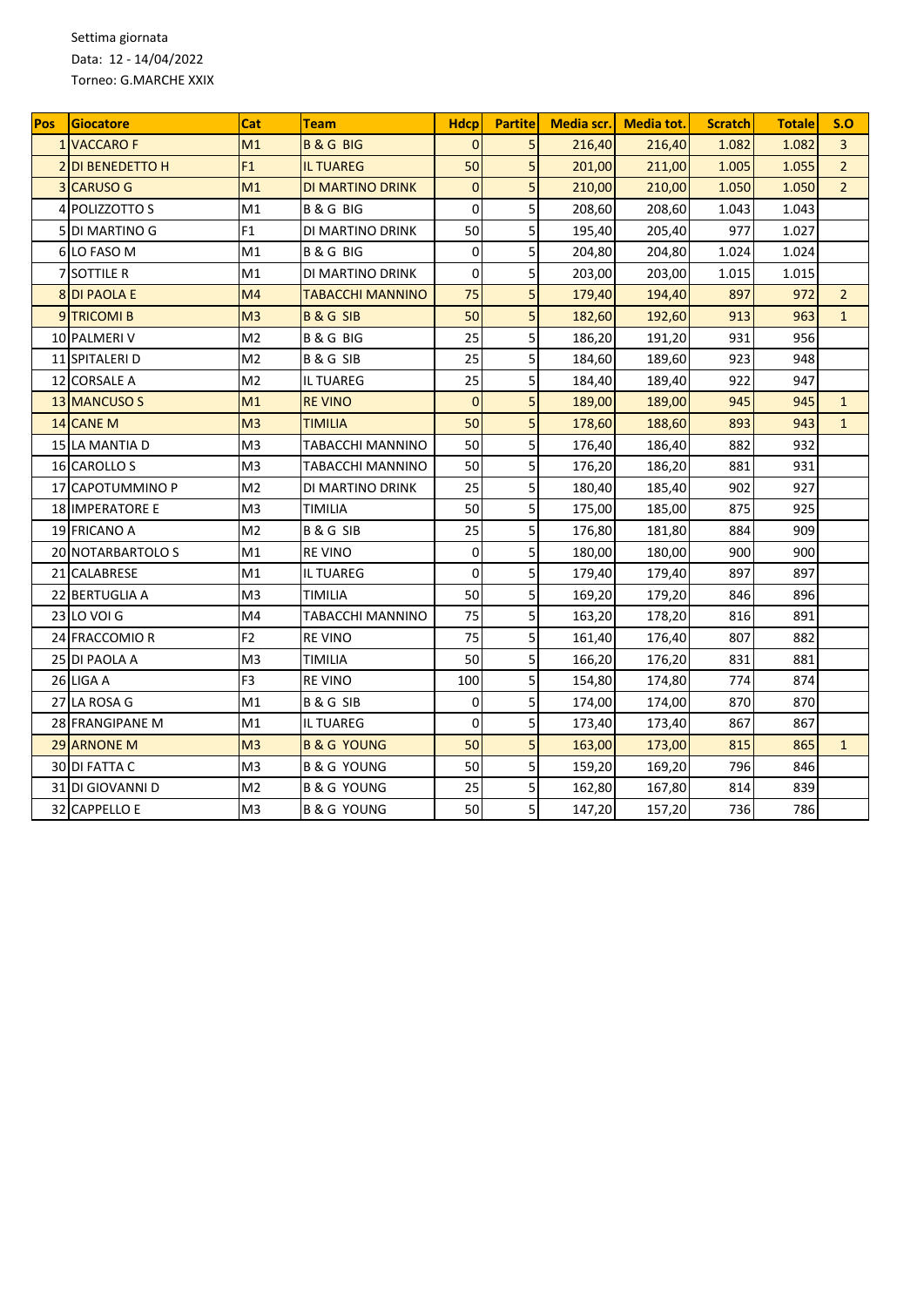Sesta giornata Data: 05 - 07/04/2022 Torneo: G.MARCHE XXIX

| <b>Pos</b> | Giocatore                | Cat            | Team                    | <b>Hdcp</b>    | <b>Partite</b> | Media scr. | <b>Media tot.</b> | <b>Scratch</b> | <b>Totale</b> | S.O            |
|------------|--------------------------|----------------|-------------------------|----------------|----------------|------------|-------------------|----------------|---------------|----------------|
|            | <b>1 VACCARO F</b>       | M1             | <b>B&amp;GBIG</b>       | $\Omega$       | 5              | 238,20     | 238,20            | 1.191          | 1.191         | $\overline{3}$ |
|            | 1D'ASTOLFI               | M1             | <b>B&amp;GBIG</b>       | 0              | 5              | 228,80     | 228,80            | 1.144          | 1.144         |                |
|            | <b>2 SOTTILE R</b>       | M1             | DI MARTINO DRINK        | $\overline{0}$ | 5              | 213,40     | 213,40            | 1.067          | 1.067         | $\overline{2}$ |
|            | <b>3 PRESTIFILIPPO A</b> | M <sub>3</sub> | <b>IL TUAREG</b>        | 50             | 5              | 201,80     | 211,80            | 1.009          | 1.059         | $\overline{2}$ |
|            | 2 POLIZZOTTO S           | M1             | <b>B&amp;GBIG</b>       | $\mathbf 0$    | 5              | 211,00     | 211,00            | 1.055          | 1.055         |                |
|            | <b>3 FRICANO A</b>       | M <sub>2</sub> | <b>B&amp;GSIB</b>       | 25             | 5              | 202,60     | 207,60            | 1.013          | 1.038         | $\overline{2}$ |
| 4          | <b>TRICOMI A</b>         | F1             | <b>B&amp;GSIB</b>       | 50             | 5              | 196,40     | 206,40            | 982            | 1.032         |                |
| 5          | <b>DI BENEDETTO H</b>    | F <sub>1</sub> | IL TUAREG               | 50             | 5              | 195,00     | 205,00            | 975            | 1.025         |                |
|            | 6 DI MARTINO G           | F1             | DI MARTINO DRINK        | 50             | 5              | 195,00     | 205,00            | 975            | 1.025         |                |
|            | 7 BELLOMONTE F           | M1             | IL TUAREG               | $\mathbf 0$    | 5              | 203,40     | 203,40            | 1.017          | 1.017         |                |
|            | 4 CANE M                 | M <sub>3</sub> | TIMILIA                 | 50             | 5              | 193,00     | 203,00            | 965            | 1.015         | $\mathbf{1}$   |
|            | <b>8 CAROLLO S</b>       | M <sub>3</sub> | <b>TABACCHI MANNINO</b> | 50             | 5              | 192,00     | 202,00            | 960            | 1.010         | $\mathbf{1}$   |
|            | 5 LO FASO M              | M1             | <b>B&amp;GBIG</b>       | $\mathbf 0$    | 5              | 201,60     | 201,60            | 1.008          | 1.008         |                |
|            | 6 CARUSO G               | M1             | DI MARTINO DRINK        | $\Omega$       | 5              | 196,40     | 196,40            | 982            | 982           |                |
|            | <b>9DI GIOVANNI D</b>    | M <sub>2</sub> | <b>B &amp; G YOUNG</b>  | 25             | 5              | 187,60     | 192,60            | 938            | 963           | $\mathbf{1}$   |
|            | <b>7 LO FASO F</b>       | M <sub>2</sub> | <b>B&amp;GSIB</b>       | 25             | 5              | 186,00     | 191,00            | 930            | 955           |                |
|            | 10 DI PAOLA E            | M4             | TABACCHI MANNINO        | 75             | 5              | 175,80     | 190,80            | 879            | 954           |                |
|            | 11 ARNONE M              | M <sub>3</sub> | <b>B &amp; G YOUNG</b>  | 50             | 5              | 178,40     | 188,40            | 892            | 942           |                |
|            | 8 LA ROSA G              | M1             | <b>B&amp;GSIB</b>       | $\mathbf 0$    | 5              | 188,20     | 188,20            | 941            | 941           |                |
|            | 9 FRACCOMIO R            | F <sub>2</sub> | <b>REVINO</b>           | 75             | 5              | 172,00     | 187,00            | 860            | 935           | $\mathbf{1}$   |
|            | 12 MANCUSO S             | M1             | <b>RE VINO</b>          | $\overline{0}$ | 5              | 186,60     | 186,60            | 933            | 933           |                |
|            | 13 CAPOTUMMINO P         | M <sub>2</sub> | DI MARTINO DRINK        | 25             | 5              | 181,40     | 186,40            | 907            | 932           |                |
|            | 10 LIGA A                | F <sub>3</sub> | <b>RE VINO</b>          | 100            | 5              | 166,00     | 186,00            | 830            | 930           |                |
|            | 11 DI FATTA C            | M <sub>3</sub> | B & G YOUNG             | 50             | 5              | 175,20     | 185,20            | 876            | 926           |                |
|            | 12 CORSALE A             | M <sub>2</sub> | <b>IL TUAREG</b>        | 25             | 5              | 173,20     | 178,20            | 866            | 891           |                |
|            | 14 DI PAOLA A            | M <sub>3</sub> | TIMILIA                 | 50             | 5              | 167,80     | 177,80            | 839            | 889           |                |
|            | 13 LA MANTIA D           | M <sub>3</sub> | TABACCHI MANNINO        | 50             | 5              | 167,20     | 177,20            | 836            | 886           |                |
|            | 14 POLIZZOTTO GC         | M4             | TABACCHI MANNINO        | 75             | 5              | 160,60     | 175,60            | 803            | 878           |                |
|            | <b>15 NOTARBARTOLO S</b> | M1             | <b>RE VINO</b>          | $\mathbf 0$    | 5              | 172,80     | 172,80            | 864            | 864           |                |
|            | 16 RIELA A               | M4             | TIMILIA                 | 75             | 5              | 151,40     | 166,40            | 757            | 832           |                |
|            | 15 CAPPELLO E            | M3             | <b>B &amp; G YOUNG</b>  | 50             | 5              | 154,20     | 164,20            | 771            | 821           |                |
|            | 16 AMATO A               | M3             | TIMILIA                 | 50             | 5              | 153,20     | 163,20            | 766            | 816           |                |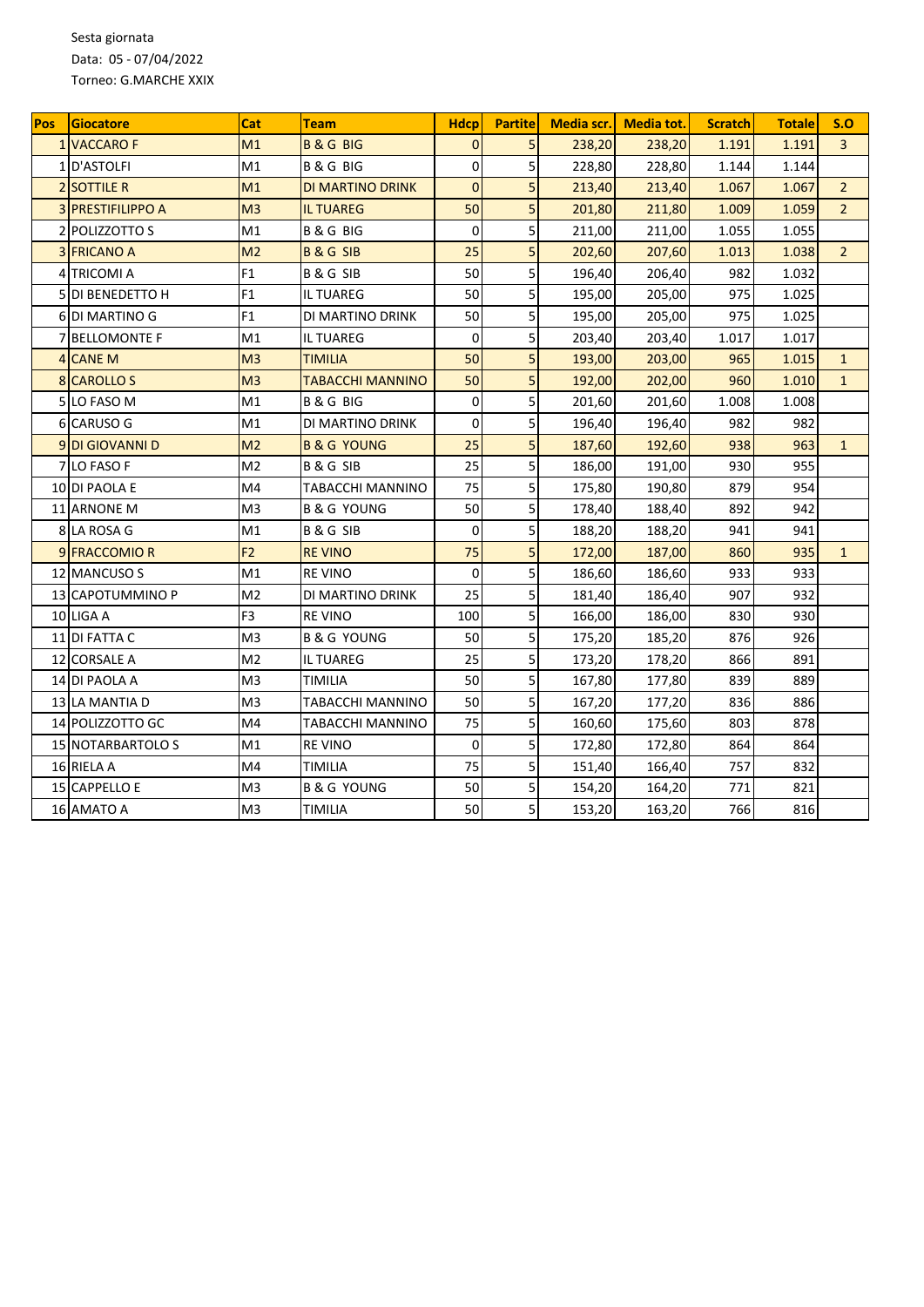Quinta giornata Data: 29 - 31/03/2022 Torneo: G.MARCHE XXIX

| Pos | Giocatore                 | Cat            | Team                    | <b>Hdcp</b>    | <b>Partite</b> | Media scr. | <b>Media tot.</b> | <b>Scratch</b> | <b>Totale</b> | S.O            |
|-----|---------------------------|----------------|-------------------------|----------------|----------------|------------|-------------------|----------------|---------------|----------------|
|     | 1 D'ASTOLFI               | M1             | <b>B&amp;GBIG</b>       | $\Omega$       | 5              | 232,20     | 232,20            | 1.161          | 1.161         | $\overline{3}$ |
|     | 2 CARUSO G                | M1             | DI MARTINO DRINK        | $\overline{0}$ | 5              | 217,80     | 217,80            | 1.089          | 1.089         | $\overline{2}$ |
|     | <b>3 SOTTILE R</b>        | M1             | DI MARTINO DRINK        | $\mathbf 0$    | 5              | 215,40     | 215,40            | 1.077          | 1.077         |                |
|     | <b>4 BELLOMONTE F</b>     | M1             | <b>IL TUAREG</b>        | $\overline{0}$ | 5              | 206,00     | 206,00            | 1.030          | 1.030         | $\overline{2}$ |
|     | <b>5 IPRESTIFILIPPO A</b> | M <sub>3</sub> | <b>IL TUAREG</b>        | 50             | 5              | 192,00     | 202,00            | 960            | 1.010         |                |
|     | 6 DI MARTINO G            | F <sub>1</sub> | DI MARTINO DRINK        | 50             | 5              | 189,40     | 199,40            | 947            | 997           |                |
|     | <b>7 LA MANTIA D</b>      | M <sub>3</sub> | TABACCHI MANNINO        | 50             | 5              | 189,20     | 199,20            | 946            | 996           | $\overline{2}$ |
|     | 8 MANCUSO S               | M1             | <b>RE VINO</b>          | $\Omega$       | 5              | 197,60     | 197,60            | 988            | 988           | $\mathbf{1}$   |
|     | 9 PALMERI V               | M <sub>2</sub> | <b>B&amp;GBIG</b>       | 25             | 5              | 191,00     | 196,00            | 955            | 980           |                |
|     | 10 CALABRESE              | M1             | <b>IL TUAREG</b>        | $\Omega$       | 5              | 195,60     | 195,60            | 978            | 978           |                |
|     | 11 LIGA A                 | F <sub>3</sub> | <b>REVINO</b>           | 100            | 5              | 174,40     | 194,40            | 872            | 972           |                |
|     | 12 CERAMI I               | M <sub>3</sub> | <b>TIMILIA</b>          | 50             | 5              | 183,00     | 193,00            | 915            | 965           | $\mathbf{1}$   |
|     | 13 CAPOTUMMINO P          | M <sub>2</sub> | DI MARTINO DRINK        | 25             | 5              | 187,80     | 192,80            | 939            | 964           |                |
|     | <b>14 FRICANO A</b>       | M <sub>2</sub> | <b>B&amp;GSIB</b>       | 25             | 5              | 187,60     | 192,60            | 938            | 963           | $\mathbf{1}$   |
|     | 15 DI BENEDETTO H         | F1             | IL TUAREG               | 50             | 5              | 182,40     | 192,40            | 912            | 962           |                |
|     | 16 CANE M                 | M3             | TIMILIA                 | 50             | 5              | 181,00     | 191,00            | 905            | 955           |                |
|     | 17 CAROLLO S              | M3             | TABACCHI MANNINO        | 50             | 5              | 179,00     | 189,00            | 895            | 945           |                |
|     | <b>18DI GIOVANNI D</b>    | M <sub>2</sub> | <b>B &amp; G YOUNG</b>  | 25             | 5              | 184,00     | 189,00            | 920            | 945           | $\mathbf{1}$   |
|     | 19 DI FATTA C             | M <sub>3</sub> | B & G YOUNG             | 50             | 5              | 176,60     | 186,60            | 883            | 933           |                |
|     | 20 BERTUGLIA A            | M3             | TIMILIA                 | 50             | 5              | 176,20     | 186,20            | 881            | 931           |                |
|     | 21 TRICOMI A              | F1             | <b>B&amp;GSIB</b>       | 50             | 5              | 176,20     | 186,20            | 881            | 931           |                |
|     | 22 LO FASO F              | M <sub>2</sub> | <b>B&amp;GSIB</b>       | 25             | 5              | 180,20     | 185,20            | 901            | 926           |                |
|     | 23 LA ROSA G              | M1             | <b>B&amp;GSIB</b>       | $\mathbf 0$    | 5              | 184,40     | 184,40            | 922            | 922           |                |
|     | 24 DI PAOLA A             | M3             | TIMILIA                 | 50             | 5              | 173,20     | 183,20            | 866            | 916           |                |
|     | 25 PALESTRE A             | M1             | <b>B&amp;GBIG</b>       | $\mathbf 0$    | 5              | 179,80     | 179,80            | 899            | 899           |                |
|     | 26 LO FASO M              | M1             | <b>B&amp;GBIG</b>       | $\mathbf 0$    | 5              | 178,40     | 178,40            | 892            | 892           |                |
|     | <b>27 LO VOI G</b>        | M4             | <b>TABACCHI MANNINO</b> | 75             | 5              | 160,20     | 175,20            | 801            | 876           |                |
|     | 28 NOTARBARTOLO S         | M1             | <b>RE VINO</b>          | $\mathbf 0$    | 5              | 174,60     | 174,60            | 873            | 873           |                |
|     | 29 FRACCOMIO R            | F <sub>2</sub> | <b>RE VINO</b>          | 75             | 5              | 158,40     | 173,40            | 792            | 867           |                |
|     | <b>30 FERRANTE A</b>      | M4             | TABACCHI MANNINO        | 75             | 5              | 155,60     | 170,60            | 778            | 853           |                |
|     | 31 ARNONE M               | M <sub>3</sub> | <b>B &amp; G YOUNG</b>  | 50             | 5              | 158,80     | 168,80            | 794            | 844           |                |
|     | 32 CAPPELLO E             | M <sub>3</sub> | <b>B &amp; G YOUNG</b>  | 50             | 5              | 148,60     | 158,60            | 743            | 793           |                |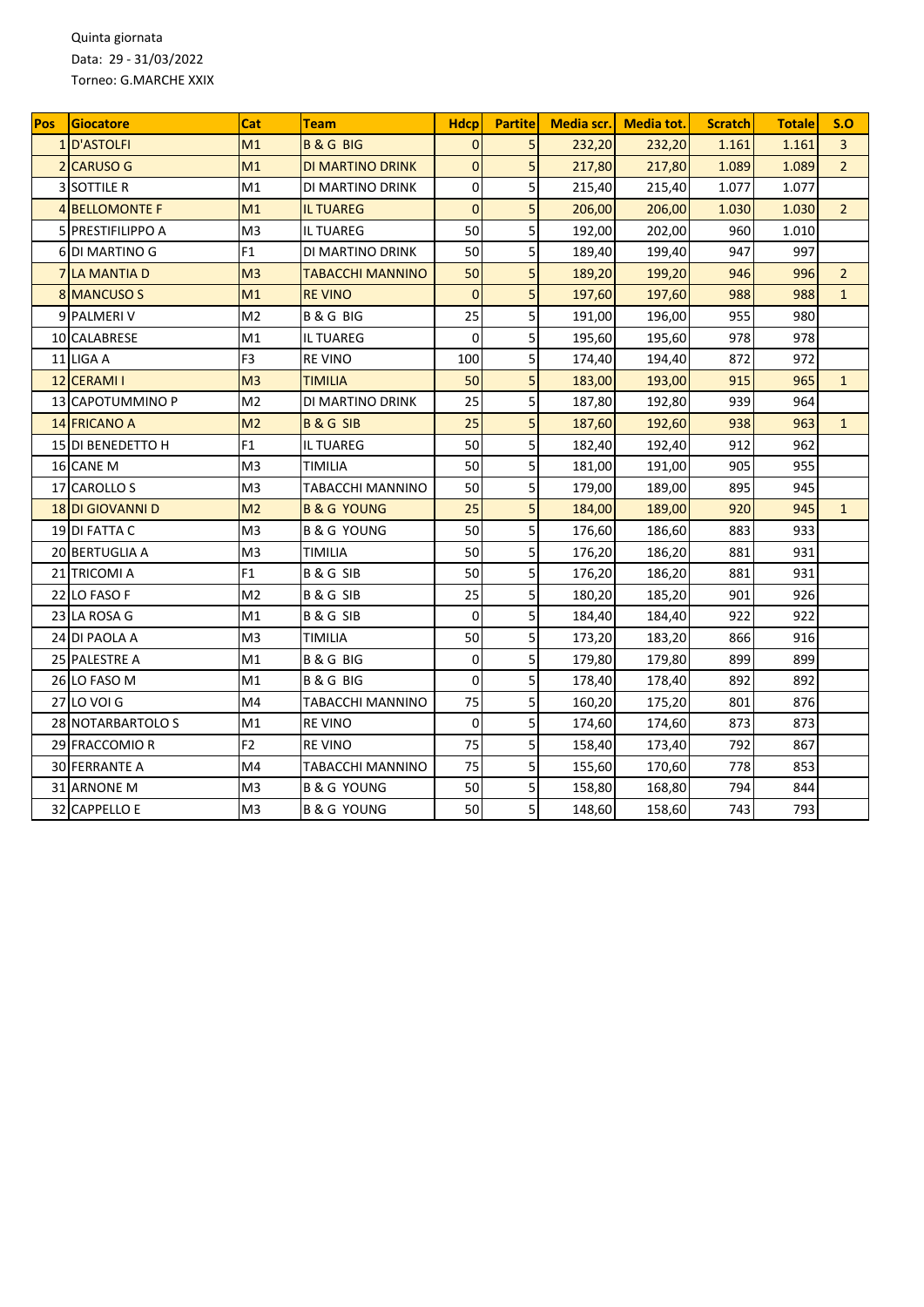Quarta giornata Data: 22 - 23/03/2022 Torneo: G.MARCHE XXIX

| Pos | Giocatore             | Cat            | Team                    | <b>Hdcp</b>    | <b>Partite</b> | Media scr. | <b>Media tot.</b> | <b>Scratch</b> | <b>Totale</b> | S.O            |
|-----|-----------------------|----------------|-------------------------|----------------|----------------|------------|-------------------|----------------|---------------|----------------|
|     | 1 POLIZZOTTO S        | M1             | <b>B&amp;GBIG</b>       | $\Omega$       | 5              | 241,20     | 241,20            | 1.206          | 1.206         | $\overline{3}$ |
|     | <b>2 BELLOMONTE F</b> | M1             | <b>IL TUAREG</b>        | $\Omega$       | 5              | 225,20     | 225,20            | 1.126          | 1.126         | $\overline{2}$ |
| 3   | LO FASO M             | M1             | <b>B&amp;GBIG</b>       | 0              | 5              | 212,20     | 212,20            | 1.061          | 1.061         |                |
|     | 4 LA ROSA G           | M1             | <b>B&amp;GSIB</b>       | $\overline{0}$ | 5              | 211,20     | 211,20            | 1.056          | 1.056         | $\overline{2}$ |
|     | 5 MANCUSO S           | M1             | <b>BC 79</b>            | $\overline{0}$ | 5              | 208,20     | 208,20            | 1.041          | 1.041         | $\overline{2}$ |
|     | 6 CALABRESE           | M1             | <b>IL TUAREG</b>        | $\mathbf 0$    | 5              | 206,40     | 206,40            | 1.032          | 1.032         |                |
|     | 7 FRANGIPANE M        | M1             | <b>IL TUAREG</b>        | 0              | 5              | 206,20     | 206,20            | 1.031          | 1.031         |                |
|     | 8 CARUSO G            | M1             | DI MARTINO DRINK        | $\Omega$       | 5              | 204,00     | 204,00            | 1.020          | 1.020         | $\mathbf{1}$   |
|     | 9 CAPOTUMMINO P       | M <sub>2</sub> | DI MARTINO DRINK        | 25             | 5              | 199,00     | 204,00            | 995            | 1.020         |                |
|     | 10 PALESTRE A         | M1             | <b>B&amp;GBIG</b>       | $\Omega$       | 5              | 203,20     | 203,20            | 1.016          | 1.016         |                |
|     | 11 SOTTILE R          | M1             | DI MARTINO DRINK        | 0              | 5              | 197,80     | 197,80            | 989            | 989           |                |
|     | 12 D'ASTOLFI          | M1             | <b>B&amp;GBIG</b>       | $\mathbf 0$    | 5              | 197,00     | 197,00            | 985            | 985           |                |
|     | <b>13 ARNONE M</b>    | M <sub>3</sub> | <b>B &amp; G YOUNG</b>  | 50             | 5              | 183,60     | 193,60            | 918            | 968           | $\mathbf{1}$   |
|     | 14 DI PAOLA A         | M <sub>3</sub> | <b>TIMILIA</b>          | 50             | 5              | 181,60     | 191,60            | 908            | 958           | $\mathbf{1}$   |
|     | <b>15 LO VOI G</b>    | M4             | <b>TABACCHI MANNINO</b> | 75             | 5              | 173,80     | 188,80            | 869            | 944           | $\mathbf{1}$   |
|     | 16 LA MANTIA D        | M3             | TABACCHI MANNINO        | 50             | 5              | 178,40     | 188,40            | 892            | 942           |                |
|     | 17 LIGA A             | F <sub>3</sub> | <b>BC79</b>             | 100            | 5              | 165,80     | 185,80            | 829            | 929           |                |
|     | 18 DI FATTA C         | M <sub>3</sub> | <b>B &amp; G YOUNG</b>  | 50             | 5              | 175,00     | 185,00            | 875            | 925           |                |
|     | 19 RIELA A            | M4             | TIMILIA                 | 75             | 5              | 168,60     | 183,60            | 843            | 918           |                |
|     | 20 CAROLLO S          | M <sub>3</sub> | TABACCHI MANNINO        | 50             | 5              | 173,00     | 183,00            | 865            | 915           |                |
|     | 21 LO FASO F          | M <sub>2</sub> | <b>B&amp;GSIB</b>       | 25             | 5              | 176,80     | 181,80            | 884            | 909           |                |
|     | 22 NOTARBARTOLO S     | M1             | <b>BC79</b>             | $\mathbf 0$    | 5              | 176,80     | 176,80            | 884            | 884           |                |
|     | 23 D'AGOSTINO S       | M <sub>2</sub> | DI MARTINO DRINK        | 25             | 5              | 169,00     | 174,00            | 845            | 870           |                |
|     | 24 FRACCOMIO R        | F <sub>2</sub> | <b>BC79</b>             | 75             | 5              | 159,00     | 174,00            | 795            | 870           |                |
|     | 25 PRESTIFILIPPO A    | M <sub>3</sub> | <b>IL TUAREG</b>        | 50             | 5              | 163,80     | 173,80            | 819            | 869           |                |
|     | 26 BERTUGLIA A        | M <sub>3</sub> | TIMILIA                 | 50             | 5              | 163,80     | 173,80            | 819            | 869           |                |
|     | 27 DI PAOLA E         | M4             | TABACCHI MANNINO        | 75             | 5              | 158,80     | 173,80            | 794            | 869           |                |
|     | 28 FRICANO A          | M <sub>2</sub> | <b>B&amp;GSIB</b>       | 25             | 5              | 168,60     | 173,60            | 843            | 868           |                |
|     | 29 DI GIOVANNI D      | M <sub>2</sub> | <b>B &amp; G YOUNG</b>  | 25             | 5              | 168,00     | 173,00            | 840            | 865           |                |
|     | 30 SPITALERI D        | M <sub>2</sub> | <b>B&amp;GSIB</b>       | 25             | 5              | 166,40     | 171,40            | 832            | 857           |                |
|     | 31 AMATO A            | M <sub>3</sub> | TIMILIA                 | 50             | 5              | 154,80     | 164,80            | 774            | 824           |                |
|     | 32 CAPPELLO E         | M3             | <b>B &amp; G YOUNG</b>  | 50             | 5              | 150,00     | 160,00            | 750            | 800           |                |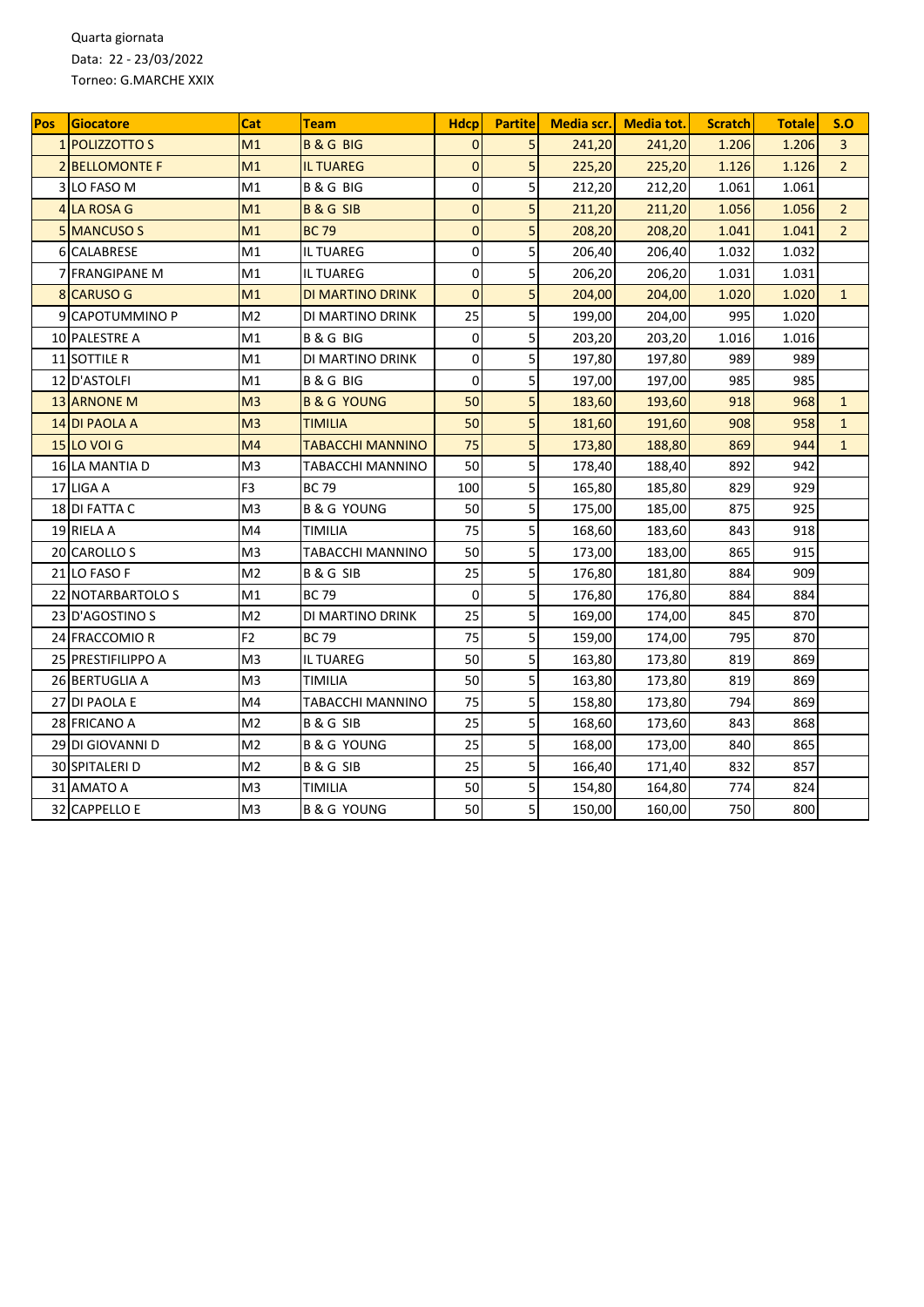Terza giornata Data: 15 - 17/03/2022 Torneo: G.MARCHE XXIX

| <b>Pos</b> | Giocatore                 | Cat            | Team                    | <b>Hdcp</b>    | <b>Partite</b> | Media scr. | <b>Media tot.</b> | <b>Scratch</b> | <b>Totale</b> | S.O            |
|------------|---------------------------|----------------|-------------------------|----------------|----------------|------------|-------------------|----------------|---------------|----------------|
|            | <b>1ILO FASO M</b>        | M1             | <b>B&amp;GBIG</b>       | $\Omega$       | 5              | 226,20     | 226,20            | 1.131          | 1.131         | $\overline{3}$ |
|            | <b>2D'AGOSTINO S</b>      | M <sub>2</sub> | DI MARTINO DRINK        | 25             | 5              | 215,20     | 220,20            | 1.076          | 1.101         | $\overline{2}$ |
| 3          | POLIZZOTTO S              | M1             | <b>B&amp;GBIG</b>       | $\mathbf 0$    | 5              | 213,40     | 213,40            | 1.067          | 1.067         |                |
|            | 4 LA ROSA G               | M1             | <b>B&amp;GSIB</b>       | $\overline{0}$ | 5              | 213,40     | 213,40            | 1.067          | 1.067         | $\overline{2}$ |
|            | <b>5 PALMERIV</b>         | M <sub>2</sub> | <b>B&amp;GBIG</b>       | 25             | 5              | 208,40     | 213,40            | 1.042          | 1.067         |                |
|            | <b>6DI PAOLA E</b>        | M4             | <b>TABACCHI MANNINO</b> | 75             | 5              | 194,80     | 209,80            | 974            | 1.049         | $\overline{2}$ |
|            | 7 FRANGIPANE M            | M1             | <b>IL TUAREG</b>        | $\overline{0}$ | 5              | 209,40     | 209,40            | 1.047          | 1.047         | $\mathbf{1}$   |
|            | 8 CERAMI I                | M <sub>3</sub> | <b>TIMILIA</b>          | 50             | 5              | 197,40     | 207,40            | 987            | 1.037         | $\mathbf{1}$   |
|            | 9 CANE M                  | M <sub>3</sub> | TIMILIA                 | 50             | 5              | 195,00     | 205,00            | 975            | 1.025         |                |
|            | 10 CAPOTUMMINO P          | M <sub>2</sub> | DI MARTINO DRINK        | 25             | 5              | 198,20     | 203,20            | 991            | 1.016         |                |
|            | <b>11 DI GIOVANNI D</b>   | M <sub>2</sub> | <b>B &amp; G YOUNG</b>  | 25             | 5              | 196,00     | 201,00            | 980            | 1.005         | $\mathbf{1}$   |
|            | 12 FRACCOMIO R            | F <sub>2</sub> | <b>BC 79</b>            | 75             | 5              | 185,80     | 200,80            | 929            | 1.004         | $\mathbf{1}$   |
|            | 13 DI FATTA C             | M <sub>3</sub> | <b>B &amp; G YOUNG</b>  | 50             | 5              | 186,20     | 196,20            | 931            | 981           |                |
|            | <b>14 INOTARBARTOLO S</b> | M1             | <b>BC79</b>             | $\Omega$       | 5              | 195,00     | 195,00            | 975            | 975           |                |
|            | 15 DI PAOLA A             | M <sub>3</sub> | TIMILIA                 | 50             | 5              | 184,40     | 194,40            | 922            | 972           |                |
|            | 16 D'ASTOLFI              | M1             | <b>B&amp;GBIG</b>       | 0              | 5              | 194,20     | 194,20            | 971            | 971           |                |
|            | 17 BELLOMONTE F           | M1             | IL TUAREG               | $\Omega$       | 5              | 193,20     | 193,20            | 966            | 966           |                |
|            | 18 LO FASO F              | M <sub>2</sub> | <b>B&amp;GSIB</b>       | 25             | 5              | 186,80     | 191,80            | 934            | 959           |                |
|            | <b>19 SOTTILE R</b>       | M1             | DI MARTINO DRINK        | $\mathbf 0$    | 5              | 188,40     | 188,40            | 942            | 942           |                |
|            | 20 CARUSO G               | M1             | DI MARTINO DRINK        | 0              | 5              | 187,00     | 187,00            | 935            | 935           |                |
|            | 21 CALABRESE              | M1             | IL TUAREG               | 0              | 5              | 185,40     | 185,40            | 927            | 927           |                |
|            | 22 MANCUSO S              | M1             | <b>BC79</b>             | $\overline{0}$ | 5              | 183,20     | 183,20            | 916            | 916           |                |
|            | 23 PRESTIFILIPPO A        | M <sub>3</sub> | <b>IL TUAREG</b>        | 50             | 5              | 172,20     | 182,20            | 861            | 911           |                |
|            | 24 LO VOI G               | M4             | TABACCHI MANNINO        | 75             | 5              | 165,60     | 180,60            | 828            | 903           |                |
|            | <b>25 IMPERATORE E</b>    | M <sub>3</sub> | TIMILIA                 | 50             | 5              | 168,20     | 178,20            | 841            | 891           |                |
|            | 26 LA MANTIA D            | M <sub>3</sub> | TABACCHI MANNINO        | 50             | 5              | 165,80     | 175,80            | 829            | 879           |                |
|            | 27 TRICOMI B              | M <sub>3</sub> | B & G SIB               | 50             | 5              | 164,60     | 174,60            | 823            | 873           |                |
|            | 28 POLIZZOTTO GC          | M4             | TABACCHI MANNINO        | 75             | 5              | 158,20     | 173,20            | 791            | 866           |                |
|            | 29 ARNONE M               | M3             | B & G YOUNG             | 50             | 5              | 162,20     | 172,20            | 811            | 861           |                |
|            | 30 LIGA A                 | F <sub>3</sub> | <b>BC79</b>             | 100            | 5              | 150,20     | 170,20            | 751            | 851           |                |
|            | 31 FRICANO A              | M <sub>2</sub> | <b>B&amp;GSIB</b>       | 25             | 5              | 163,80     | 168,80            | 819            | 844           |                |
|            | 32 CAPPELLO E             | M3             | B & G YOUNG             | 50             | 5              | 148,20     | 158,20            | 741            | 791           |                |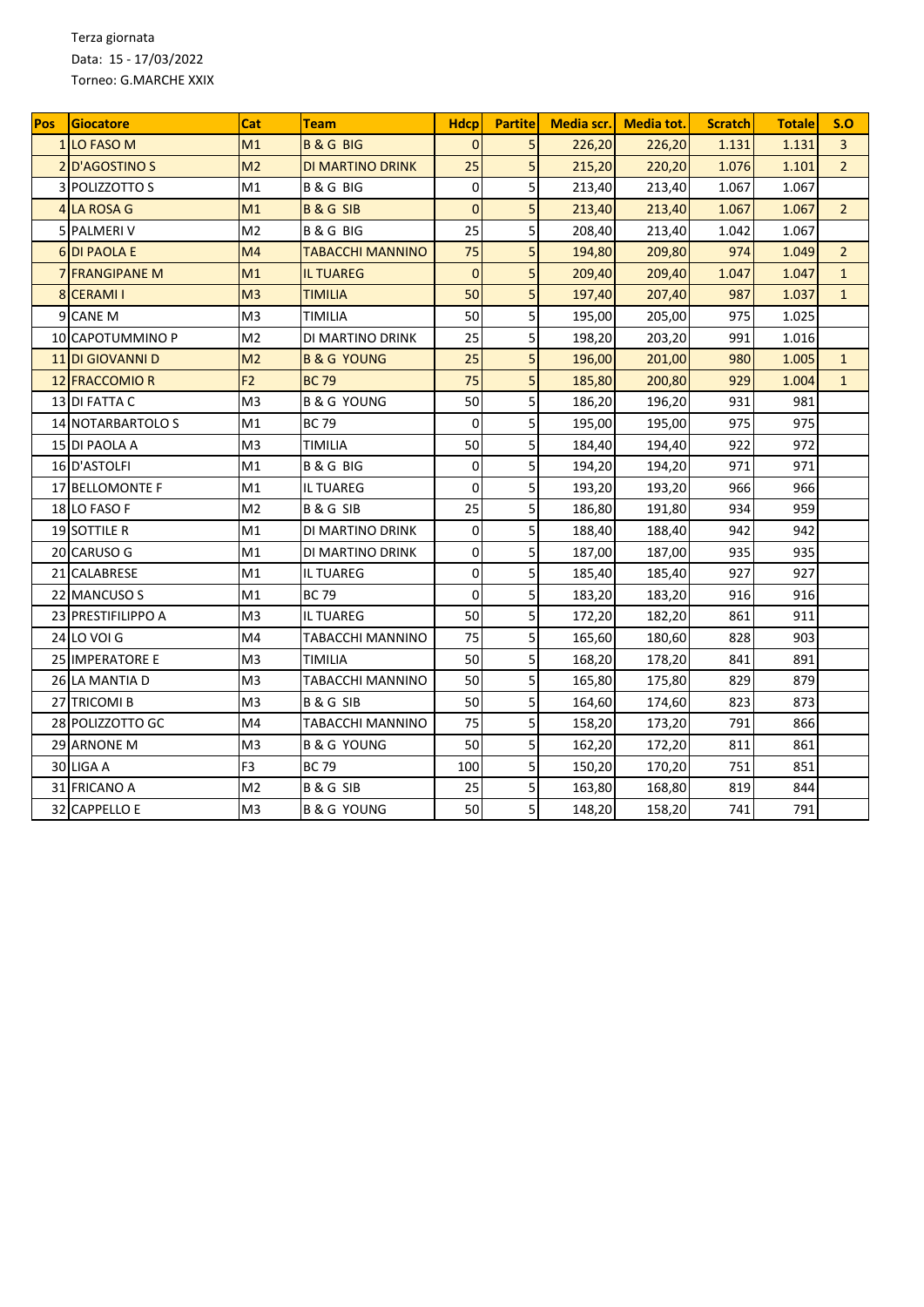Seconda giornata Data: 08 - 10/03/2022 Torneo: G.MARCHE XXIX

| <b>Pos</b> | Giocatore             | Cat            | Team                    | <b>Hdcp</b>    | <b>Partite</b> | Media scr. | <b>Media tot.</b> | <b>Scratch</b> | <b>Totale</b> | S.O            |
|------------|-----------------------|----------------|-------------------------|----------------|----------------|------------|-------------------|----------------|---------------|----------------|
|            | <b>1 VACCARO F</b>    | M1             | <b>B&amp;GBIG</b>       | $\Omega$       | 5              | 220,20     | 220,20            | 1.101          | 1.101         | $\overline{3}$ |
|            | <b>2 SOTTILE R</b>    | M1             | DI MARTINO DRINK        | $\overline{0}$ | 5              | 219,00     | 219,00            | 1.095          | 1.095         | $\overline{2}$ |
| 3          | <b>DI BENEDETTO H</b> | F1             | <b>IL TUAREG</b>        | 50             | 5              | 201,80     | 211,80            | 1.009          | 1.059         | $\overline{2}$ |
|            | 4 CARUSO G            | M1             | DI MARTINO DRINK        | $\mathbf 0$    | 5              | 208,80     | 208,80            | 1.044          | 1.044         |                |
|            | 5 LO FASO M           | M1             | <b>B&amp;GBIG</b>       | $\mathbf 0$    | 5              | 203,80     | 203,80            | 1.019          | 1.019         |                |
|            | 6 LO FASO F           | M <sub>2</sub> | <b>B&amp;GSIB</b>       | 25             | 5              | 198,20     | 203,20            | 991            | 1.016         | $\overline{2}$ |
|            | 7 LA ROSA G           | M1             | <b>B&amp;GSIB</b>       | $\mathbf 0$    | 5              | 202,40     | 202,40            | 1.012          | 1.012         |                |
|            | 8 BELLOMONTE F        | M1             | <b>IL TUAREG</b>        | $\overline{0}$ | 5              | 201,20     | 201,20            | 1.006          | 1.006         |                |
|            | 9 DI PAOLA A          | M <sub>3</sub> | <b>TIMILIA</b>          | 50             | 5              | 190,20     | 200,20            | 951            | 1.001         | $\mathbf{1}$   |
|            | 10 PRESTIFILIPPO A    | M <sub>3</sub> | <b>IL TUAREG</b>        | 50             | 5              | 189,20     | 199,20            | 946            | 996           |                |
|            | 11 D'ASTOLFI          | M1             | <b>B&amp;GBIG</b>       | 0              | 5              | 198,60     | 198,60            | 993            | 993           |                |
|            | 12 FRACCOMIO R        | F <sub>2</sub> | <b>BC79</b>             | 75             | 5              | 181,60     | 196,60            | 908            | 983           | $\mathbf{1}$   |
|            | 13 FRICANO A          | M <sub>2</sub> | <b>B&amp;GSIB</b>       | 25             | 5              | 190,40     | 195,40            | 952            | 977           |                |
|            | 14 CAPOTUMMINO P      | M <sub>2</sub> | DI MARTINO DRINK        | 25             | 5              | 189,80     | 194,80            | 949            | 974           |                |
|            | <b>15 PRIULLA A</b>   | M <sub>2</sub> | DI MARTINO DRINK        | 25             | 5              | 188,00     | 193,00            | 940            | 965           |                |
|            | 16 BERTUGLIA A        | M3             | TIMILIA                 | 50             | 5              | 181,40     | 191,40            | 907            | 957           |                |
|            | 17 CANE M             | M <sub>3</sub> | TIMILIA                 | 50             | 5              | 177,80     | 187,80            | 889            | 939           |                |
|            | <b>18 PALMERIV</b>    | M <sub>2</sub> | <b>B &amp; G BIG</b>    | 25             | 5              | 182,40     | 187,40            | 912            | 937           |                |
|            | 19 LIGA A             | F <sub>3</sub> | <b>BC79</b>             | 100            | 5              | 166,20     | 186,20            | 831            | 931           |                |
|            | 20 CALABRESE          | M1             | <b>IL TUAREG</b>        | $\mathbf 0$    | 5              | 185,80     | 185,80            | 929            | 929           |                |
|            | 21 POLIZZOTTO GC      | M <sub>4</sub> | <b>TABACCHI MANNINO</b> | 75             | 5              | 169,00     | 184,00            | 845            | 920           | $\mathbf{1}$   |
|            | 22 CAROLLO S          | M <sub>3</sub> | TABACCHI MANNINO        | 50             | 5              | 169,60     | 179,60            | 848            | 898           |                |
|            | 23 TRICOMI B          | M <sub>3</sub> | <b>B&amp;GSIB</b>       | 50             | 5              | 169,00     | 179,00            | 845            | 895           |                |
|            | 24 DI FATTA C         | M <sub>3</sub> | <b>B &amp; G YOUNG</b>  | 50             | 5              | 166,80     | 176,80            | 834            | 884           | $\mathbf{1}$   |
|            | 25 MANCUSO S          | M1             | <b>BC79</b>             | $\overline{0}$ | 5              | 176,80     | 176,80            | 884            | 884           |                |
|            | 26 NOTARBARTOLO S     | M1             | <b>BC79</b>             | $\Omega$       | 5              | 176,60     | 176,60            | 883            | 883           |                |
|            | 27 DI GIOVANNI D      | M <sub>2</sub> | <b>B &amp; G YOUNG</b>  | 25             | 5              | 170,60     | 175,60            | 853            | 878           |                |
|            | 28 CERAMI I           | M2             | TIMILIA                 | 50             | 5              | 164,20     | 174,20            | 821            | 871           |                |
|            | <b>29 DI PAOLA E</b>  | M4             | TABACCHI MANNINO        | 75             | 5              | 158,80     | 173,80            | 794            | 869           |                |
|            | 30 CAPPELLO E         | M <sub>3</sub> | <b>B &amp; G YOUNG</b>  | 50             | 5              | 159,20     | 169,20            | 796            | 846           |                |
|            | 31 ARNONE M           | M <sub>3</sub> | B & G YOUNG             | 50             | 5              | 153,00     | 163,00            | 765            | 815           |                |
|            | 32 LA MANTIA D        | M3             | TABACCHI MANNINO        | 50             | 5              | 147,40     | 157,40            | 737            | 787           |                |